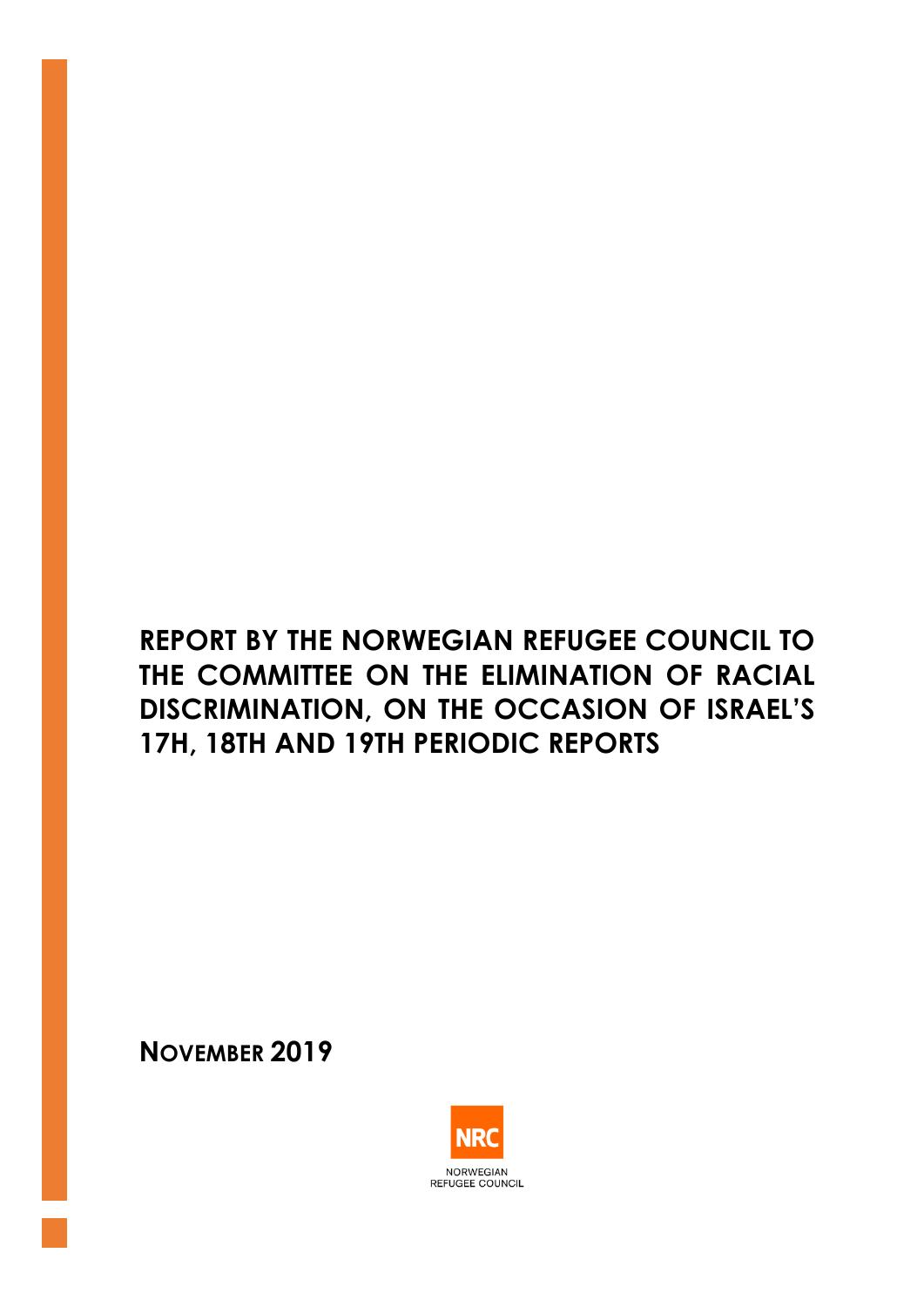#### **Report by the Norwegian Refugee Council to the Committee on the Elimination of Racial Discrimination (CERD), on the occasion of Israel's 17h, 18th and 19th Periodic Reports**

## **November 2019**



**EY NG ND** This work is licensed under a Creative Commons Attribution-Non-commercial-No Derivatives 4.0 International License. Editor: **Itay Epshtain**, Special Advisor, Norwegian Refugee Council.

#### **Contents**

| II. Applicability of the Convention to all the territories under the State party's jurisdiction or<br>effective control, including the West Bank, including East Jerusalem, the Gaza Strip and the                                                                                      | $\mathcal{L}$ |
|-----------------------------------------------------------------------------------------------------------------------------------------------------------------------------------------------------------------------------------------------------------------------------------------|---------------|
| III. Impact of the new Basic Law: Israel – The Nation-State of the Jewish People (2018) on []                                                                                                                                                                                           |               |
| IV. Impact of the discriminatory planning and zoning policies in the West Bank on the rights of<br>Palestinian and Bedouin communities. Measures to guarantee Palestinian and Bedouin rights to<br>property, access to land, housing and natural resources, especially water resources6 |               |
|                                                                                                                                                                                                                                                                                         |               |
|                                                                                                                                                                                                                                                                                         |               |
|                                                                                                                                                                                                                                                                                         |               |
| V. Impact of the long-standing blockade of the Gaza strip imposed by the State party on<br>Palestinians' freedom of movement and access to basic and life-saving services, as well as on                                                                                                |               |
|                                                                                                                                                                                                                                                                                         |               |
|                                                                                                                                                                                                                                                                                         |               |

## <span id="page-1-0"></span>**I. Background**

1. The Norwegian Refugee Council (NRC) submits the following information ahead of the Committee on the Elimination of Racial Discrimination (CERD) 100<sup>th</sup> Session and consideration of the 17-19th Periodic Report of Israel, a State Party to International Convention on the Elimination of All Forms of Racial Discrimination since1979; and in view of the List of Themes identified by the Committee (CERD/C/ISR/Q/17-19) to guide the dialogue with the State Party.

2. NRC began operations in occupied Palestinian territory (oPt) in 2009, and has since protected and assisted Palestinians affected by, or threatened with, displacement in Gaza and the West Bank, including East Jerusalem. NRC provides legal counseling to promote human rights and works to improve shelter, water, and sanitation facilities. NRC supports the provision of quality education, and helps communities prepare for, and respond to, emergencies.

3. NRC plays an active role in humanitarian coordination in oPt by leading the Shelter Cluster, hosting the Association for International Development Agencies (AIDA), and managing the West Bank Protection Consortium.

4. NRC provides policy analysis to a range of actors in oPt, promoting principled humanitarian assistance in accordance with international law. NRC engages international and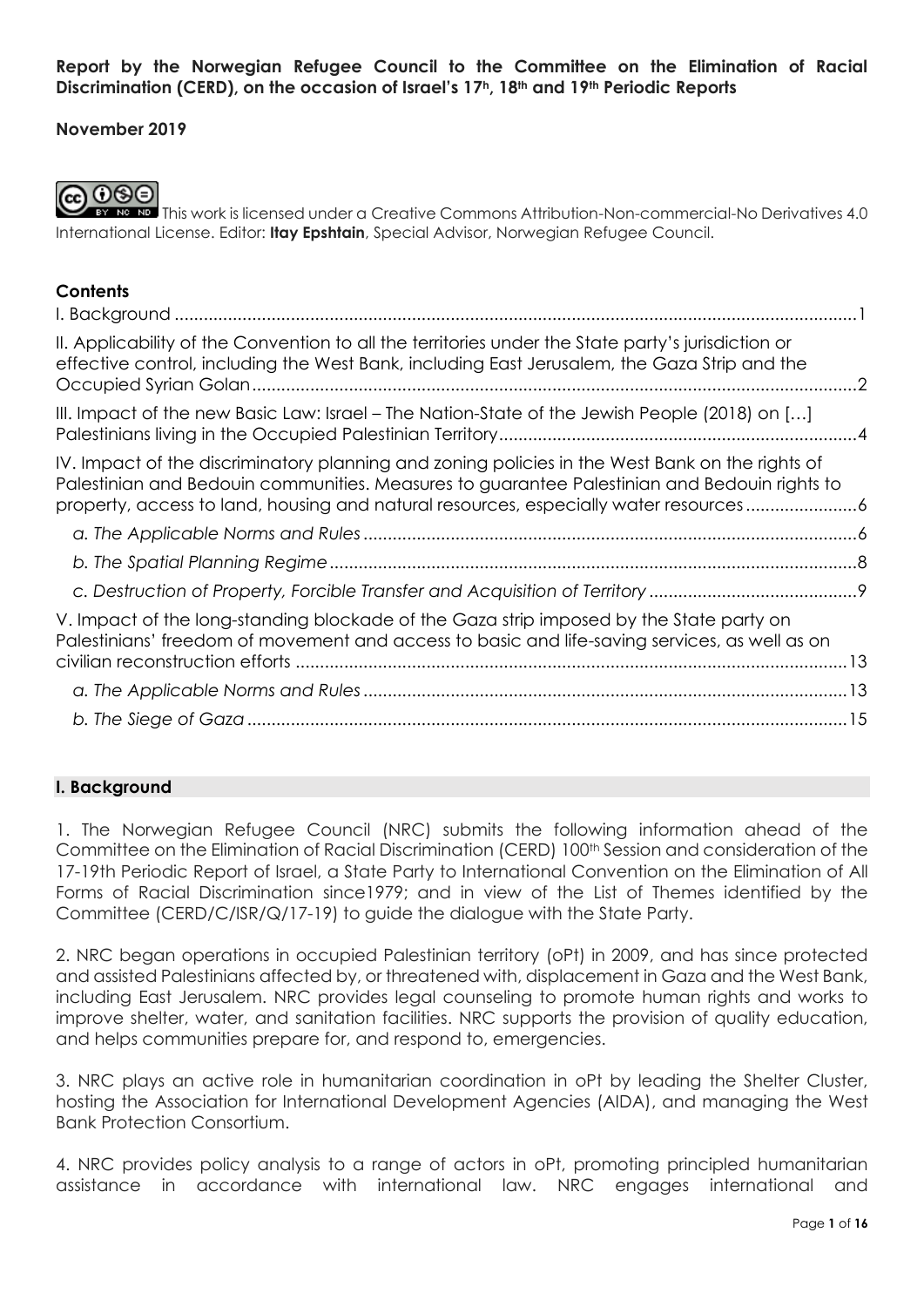intergovernmental bodies, including the UN Security Council, the UN General Assembly, and its Main Committees, the Human Rights Council and its Special Procedures, and Human Rights Treaty Bodies. Having submitted information to the CERD during its 80<sup>th</sup> Session in 2012 (see submission by the Internal Displacement Monitoring Centre), promoting the protection of displaced and vulnerable peoples' human rights, NRC submits the following in view of its observations and pertinent legal analysis, assisted by prominent experts in the fields of international humanitarian and human rights law.

## <span id="page-2-0"></span>**II. Applicability of the Convention to all the territories under the State party's jurisdiction or effective control, including the West Bank, including East Jerusalem, and the Gaza Strip**

5. One of the most complex contemporary debates related to the regulation of armed conflict is the relationship between international humanitarian law (IHL, or LOAC, the law of armed conflict) and international human rights law. Since human rights experts first began advocating for the complementary application of these two bodies of law, there has been a steady progression of human rights application into an area formerly subject to the exclusive regulation of LOAC. This debate has underscored the application of the law to the context of occupied Palestinian territory (oPt), and increasingly so with its prolongation since June 1967.

6. International human rights law (IHRL) and IHL are traditionally two distinct branches of law, one dealing with the protection of persons from abusive power, the other with the conduct of parties to an armed conflict. Nevertheless, developments in international and national jurisprudence and practice have led to the recognition that these two bodies of law not only share a common ideal of dignity and integrity but overlap substantially in practice. The most frequent examples are situations of occupation or non-international armed conflicts where human rights law complements the protection provided by humanitarian law.

7. The one aspect of international armed conflict that has generated the most consistent demand for complementarity is belligerent occupation.<sup>1</sup> This as a result of the substantial similarity between the exercise of military authority during belligerent occupation and the exercise of State authority during peacetime, while maintaining that occupation does not impart sovereignty, nor does it preclude the invalidity of acquisition of territory by force or war.

8. It is also as a result of the reality that advancements in human rights law regulating State authority in peacetime have not been matched by analogous advancements in the law of belligerent occupation, which has remained generally static since 1949, that has driven an interest in the complementary application of IHL and IHRL in situations of belligerent occupation, such as in oPt.

9. In the Advisory Opinion on the Legal Consequences of the Construction of a Wall in the Occupied Palestinian Territory<sup>2</sup> and in its judgment in the Case Concerning Armed Activities on the Territory of the Congo (Democratic Republic of the Congo v. Uganda),<sup>3</sup> the International Court of Justice (ICJ) examined the actions of occupying armies not only through the lens of IHL but also through that of IHRL.

<sup>1</sup> See: International humanitarian law and the challenges of contemporary armed conflicts Document prepared by the International Committee of the Red Cross for the 32nd International Conference of the Red Cross and Red Crescent, Geneva, Switzerland, 8–10 December 2015, available at: https://www.icrc.org/en/document/international-humanitarian-law-and-challenges-contemporaryarmed-conflicts

<sup>&</sup>lt;sup>2</sup> See Paragraph 103 to 113, "Having determined the rules and principles of international law relevant to reply to the question posed by the General Assembly, and having ruled in particular on the applicability within the Occupied Palestinian Territory of international humanitarian law and human rights law." available at: https://www.icj-cij.org/files/case-related/131/131-20040709-ADV-01-00-EN.pdf <sup>3</sup> See Paragraph 178 to 180, "The Court thus concludes that Uganda was the occupying Power in Ituri at the relevant time. As such it was under an obligation, according to Article 43 of the Hague Regulations of 1907, to take all the measures in its power to restore, and ensure, as far as possible, public order and safety in the occupied area, while respecting, unless absolutely prevented, the laws in force in the DRC. This obligation comprised the duty to secure respect for the applicable rules of international human rights law and international humanitarian law, to protect the inhabitants of the occupied territory against acts of violence, and not to tolerate such violence by any third party." Available at: https://www.icj-cij.org/files/case-related/116/116-20051219-JUD-01-00-EN.pdf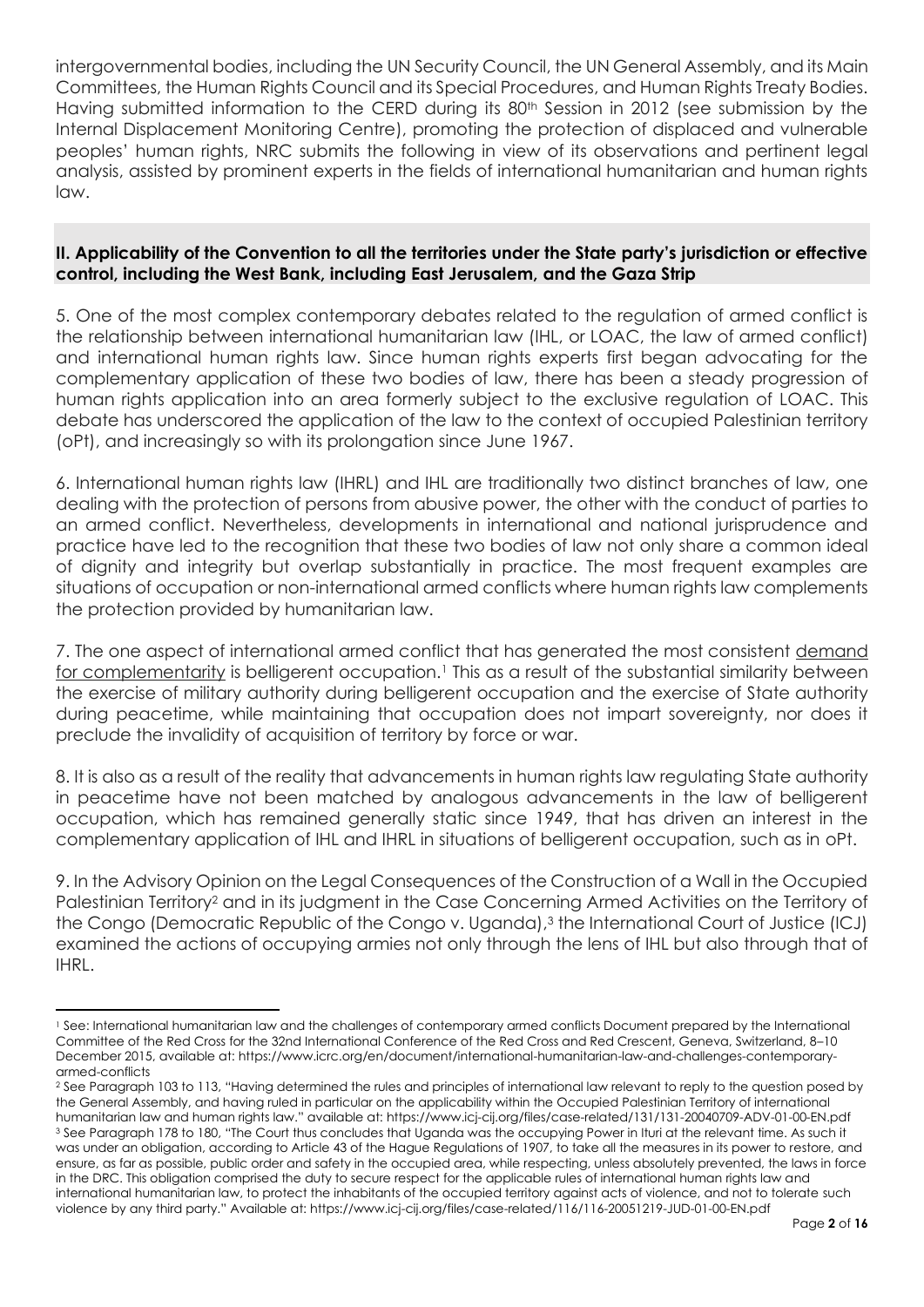10. Both decisions relied on the ICJ previous determination in its Advisory Opinion on the Legality of the Threat or Use of Nuclear Weapons.<sup>4</sup> This opinion held that the protection of the International Covenant on Civil and Political Rights (ICCPR) does not cease in times of war, except by operation of Article 4 of the Covenant whereby certain provisions may be derogated in times of national emergency. In the Wall and Armed Activities decisions, the ICJ expanded this determination to human rights conventions in general, and developed the rule on the application of human rights norms in times of war to the context of belligerent occupation.

11. In particular, it has been suggested that in a situation of stable and settled occupation where a State's armed forces have effective overall control of the territory, in jurisdictional terms the human rights obligation of the occupant in occupied territory are akin to that of a State in its territory. Consequently, views have been expressed that human rights provisions cannot be divided and tailored, and the entire corpus of relevant human rights instruments is applicable. Cognizant of this, it was argued that Israel, the occupant, must ensure sufficient resources are available in order to ensure compliance with its positive and negative human rights obligations in circumstances of stable and settled occupation.

12. The holding of the International Court of Justice in its advisory opinion on the Legal Consequences of the Construction of a Wall in the Occupied Palestinian Territory lend support to the notion that international human rights law applies in respect of acts done by a state in the exercise of its jurisdiction outside its own territory and particularly in occupied territories.

13. Economic, social, and cultural rights are a potential area of mutual reinforcement, especially in situations of occupation, as the enjoyment of economic, social, and cultural rights have been curtailed in oPt, with severely disrupted functioning institutions, in all parts of the West Bank, including East Jerusalem, areas directly administered by the Israeli Military Commander and areas delegated to the nominal control of the Palestinian Authority, as well as in the Gaza Strip, over which Israel maintains effective control; restricting mobility and thus access to work, land, health care, education, and food and water.

14. While IHL gives rather detailed guidance on these issues, such as obligations with regard to education, health care, the supply of relief and food, additional detailed guidance can be found in jurisprudence and other more practical principles that have been elaborated, for instance in the general comments of the Committee on Economic, Social and Cultural Rights. As such, IHRL may fill a gap in protection when the occupying power continues, over time, to exercise governmentlike functions.

15. Civil and political instruments with no jurisdiction clause have also been found to apply in a broader range of situations. The International Court of Justice has held that the obligation to ensure public order and public life imposed on an Occupying Power under Article 43 of the Hague Regulations comprises 'the duty to secure respect for the applicable rules of international human rights law and international humanitarian law.' However, the precise content of the obligations imposed under international human rights law, and the determination of whether they have been adhered to, is necessarily context-dependent.

16. A relevant factor in this regard is the prevailing security situation, including any resistance to the occupation. Furthermore, elements such as the length of time since the establishment of the occupation may affect the content of the human rights obligations. A prolonged occupation leads to higher expectations with regard to the fulfillment of the content of this obligation than during the initial stages of occupation. NRC had commissioned in this regard legal expert advice on the

<sup>4</sup> See Paragraph 25, available at: https://www.icj-cij.org/files/case-related/95/095-19960708-ADV-01-00-EN.pdf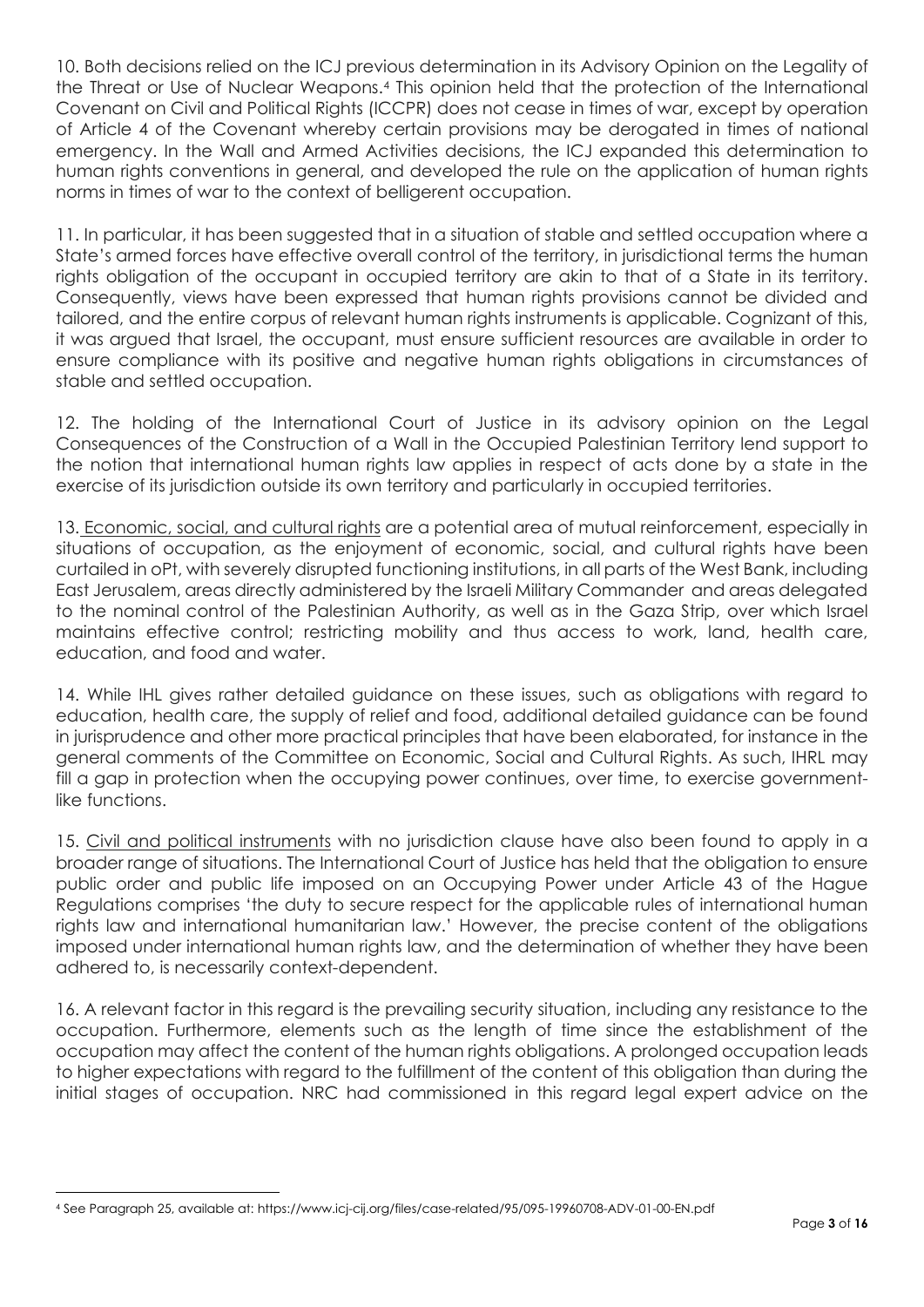occupier's legislative power over an occupied territory under IHL, <sup>5</sup> non-renunciation of rights under IHL,<sup>6</sup> and the conduct of prolonged occupation in the occupied Palestinian territory.<sup>7</sup>

17. We urge the Committee to conclude that human rights law, simultaneously applicable, should guide the Occupying Power in exercising obligations not limited to the minimum defined by IHL, but also encompassing the complementary rights and privileges codified by human rights treaties. This position had been confirmed by considerable international practice and jurisprudence, particularly that of the ICJ in its 2004 advisory opinion on the Wall in the Occupied Palestinian Territory and in its 2005 decision in the case of the Democratic Republic of the Congo v. Uganda.<sup>8</sup>

## <span id="page-4-0"></span>**III. Impact of the new Basic Law: Israel – The Nation-State of the Jewish People (2018) on […] Palestinians living in the occupied Palestinian territory**

18. 'Israel – The Nation-State of the Jewish People' is a quasi-constitutional Basic Law,<sup>9</sup> which means that it takes precedence over ordinary Knesset (the Israeli Parliament) legislation. Adopted in July 2018, it proclaims that the Jewish people alone have the right to self- determination in Israel.

19. One prominent concern about the new Basic Law – based on the use of the term "Land of Israel" – is that it may be applied to East Jerusalem and the West Bank to justify the protection of Israeli settlements and other Israeli measures intended to transfer its nationals into occupied territory, in violation of Article 49 of the Fourth Geneva Convention,<sup>10</sup> meant to safeguard against transfer of portions of the occupant population to occupied territory for political and racial reasons further expanding settlements and the acquisition of territory in breach of Article 2(4) of the UN Charter. 11 Article 7 of the Basic Law states that: "the state views the development of Jewish settlements as a national value and will act to encourage and promote its establishment and consolidation."

20. In addition to encouraging Jewish settlements throughout the country, the Basic Law proclaims that the land of Israel (*Eretz Israel*) is the historical homeland of the Jewish people and that the State of Israel is the nation-State of the Jewish people "in which it exercises its natural, cultural, religious and historical right for self-determination", a right that is "exclusive to the Jewish people." This provision, due to its vague wording could be viewed as an endorsement to develop Jewish settlements, including in oPt, in direct violation of international law. This concern is further compounded by the reference in Article 1(a) to the Land of Israel, where the State of Israel is established, without any definition of its boundaries.

21. Article 3 of the Law states that Jerusalem, complete and united, is the capital of Israel. This is in violation of numerous United Nations Security Council and General Assembly resolutions, which consider that all legislative and administrative measures and actions taken by Israel, which tend to

<sup>5</sup> https://www.nrc.no/resources/legal-opinions/expert-opinion-on-the-occupiers-legislative-power-over-an-occupied-territory-under-ihlin-light-of-israels-on-going-occupation/

<sup>6</sup> https://www.nrc.no/resources/legal-opinions/expert-opinion-on-the-non-renunciation-of-rights-under-international-humanitarian-law/ <sup>7</sup> https://www.nrc.no/resources/legal-opinions/expert-opinion-relating-to-the-conduct-of-prolonged-occupation-in-the-occupiedpalestinian-territory/

<sup>8</sup> Armed Activities on the Territory of the Congo (Democratic Republic of the Congo v. Uganda), decision of 19 December 2005 <sup>9</sup> https://knesset.gov.il/laws/special/eng/BasicLawNationState.pdf

<sup>10 &</sup>quot;The Occupying Power shall not deport or transfer parts of its own civilian population into the territory it occupies." See ICRC Commentary of 1958: "It is intended to prevent a practice adopted during the Second World War by certain Powers, which transferred portions of their own population to occupied territory for political and racial reasons or in order, as they claimed, to colonize those territories. Such transfers worsened the economic situation of the native population and endangered their separate existence as a race. The paragraph provides protected persons with a valuable safeguard. It should be noted, however, that in this paragraph the meaning of the words "transfer" and "deport" is rather different from that in which they are used in the other paragraphs of Article 49, since they do not refer to the movement of protected persons but to that of nationals of the occupying Power." Available at: https://ihl-

databases.icrc.org/applic/ihl/ihl.nsf/Comment.xsp?action=openDocument&documentId=523BA38706C71588C12563CD0042C407 <sup>11</sup> The principles of Art. 2, along with the principles contained in the purposes of Art. 1, have been further developed, in particular in the Friendly-Relations-Declaration of 1970 that further elaborates on these principles, namely that States shall refrain from the threat or use of force, on the peaceful settlement of disputes, on the duty of cooperation, on the principles of equal rights and self-determination of peoples, and on the sovereign equality of States.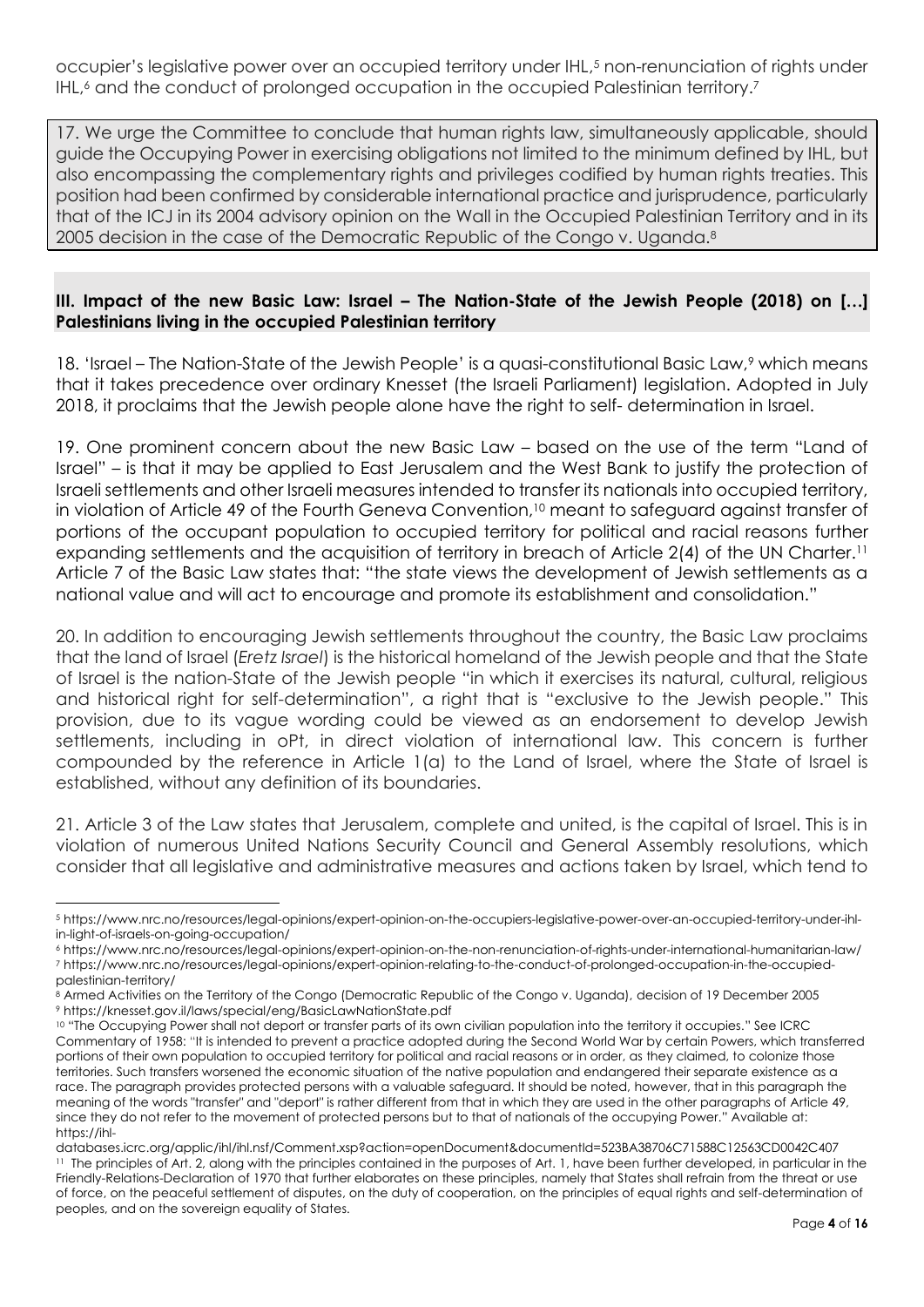change the legal status of Jerusalem are invalid and cannot change that status, and constitute a flagrant violation of the Fourth Geneva Convention relative to the Protection of Civilian Persons in Time of War.

22. This Basic Law should be read against the backdrop of seemingly disparate acts of legislation in recent years, which, taken together, amount to a concerted effort to undermine demands for equality for the Palestinian citizens of Israel and to preempt political challenges to coalition in power for the last decade or so.

23. One immediate dimension is the formalization of the informal disenfranchisement of Palestinian citizens of Israel. However, turning decades-long de facto racial discrimination, at the core of Israel State building, into de jure discrimination, is not the only - perhaps not even the most significant driver of this legislative reform.

24. Over the past three years, the Israeli Knesset has either enacted or considered a number of statutes that extend Israeli law to the West Bank or lay the foundation for some form of future annexation, and it would appear that the law was adopted with a view of formally annexing occupied Palestinian territory (in part or full), while dismissing the possibility of granting Palestinians annexed along with it equal and full civil and political rights. With the Nation-State Law, an apparent barrier to extensive acquisition of territory has been removed. The Israeli legislator can consider the de jure annexation of the West Bank, and negate the possibility of Palestinian self-determination.

24. In November 2018 the Special Rapporteur in the field of cultural rights; Special Rapporteur on the situation of human rights in the Palestinian territory occupied since 1967; Special Rapporteur on minority issues; and the Special Rapporteur on contemporary forms of racism, racial discrimination, xenophobia and related intolerance, wrote<sup>12</sup> to the Government of Israel to express concern over the adoption of the law, "which appear to be discriminatory in nature and in practice against non-Jewish citizens and other minorities" and had reiterated that International humanitarian law applies to the entirety of oPt, as reaffirmed in the ICJ Advisory Opinion of 2004, UN Security Council Resolution 2334 (2016), and in numerous UN General Assembly and Human Rights Council resolutions,<sup>13</sup> the negation of Palestinian self-determination, and the transfer of the population of Israel into the territory it occupies, prohibited under article 49 of the Fourth Geneva Convention, are serious breaches of peremptory norms of international law.

25. the experts further held that In light of the provisions of the Law, Article 2 of the International Convention on the Elimination of All Forms of Racial Discrimination should be invoked, calling on Israel to "take effective measures to review governmental, national and local policies, and to amend, rescind or nullify any laws and regulations, which have the effect of creating or perpetuating racial discrimination whenever it exists."

26. Currently, there are fourteen petitions before the Israeli High Court of Justice (HCJ), seeking remedy in the form of an HCJ ruling instructing the State to amend specific provisions of the Law or annual it altogether. The petitions have been unified, with a Court decision<sup>14</sup> of 16 June 2019 ordering the State to respond by 17 November 2019.

<sup>12</sup> https://spcommreports.ohchr.org/TMResultsBase/DownLoadPublicCommunicationFile?gId=24098

<sup>13</sup> See, inter alia: https://www.un.org/unispal/document/right-of-the-palestinian-people-to-self-determination-ga-resolution-a-res-73- 158/; https://www.un.org/unispal/document/applicability-of-the-geneva-convention-relative-to-the-protection-of-civilian-persons-intime-of-war-of-12-august-1949-to-the-occupied-palestinian-territory-including-east-jerusalem-and-the-other-2/;

https://www.un.org/unispal/document/human-rights-situation-in-opt-including-east-jerusalem-hrc-40th-session-resolution/;

https://www.un.org/unispal/document/right-of-palestinian-people-to-self-determination-human-rights-council-40th-session-resolution/ <sup>14</sup> https://supremedecisions.court.gov.il/Home/Download?path=HebrewVerdicts\18\550\055\v07&fileName=18055550.V07&type=2 (available in Hebrew only)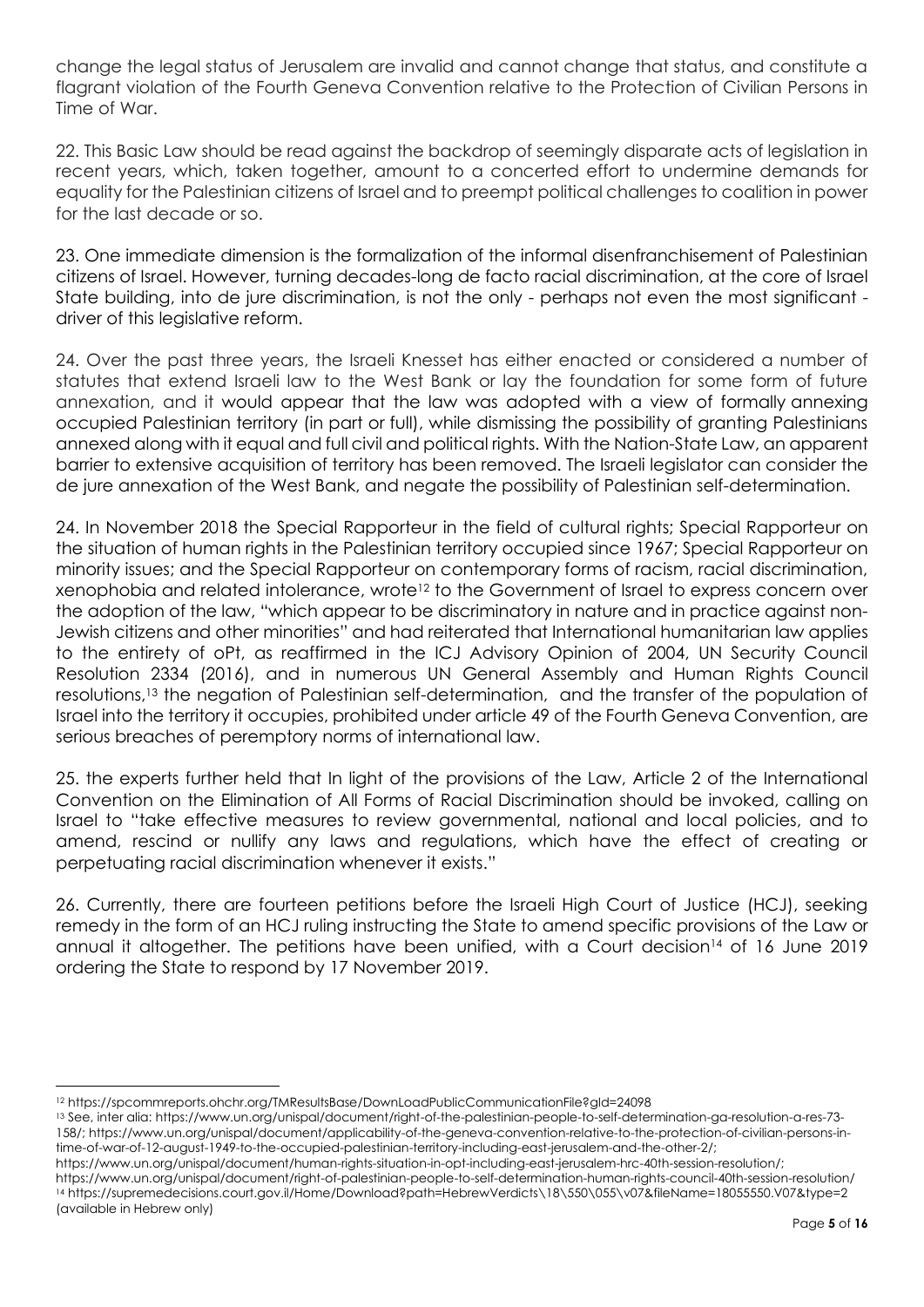26. We urge the Committee to expresses concern about Basic Law: Israel the Nation-State of the Jewish People, currently under judicial review, which has raised concerns regarding compliance with peremptory norms of international law, including the law of occupation, insofar as it applies to the Occupied Palestinian Territory.

#### <span id="page-6-0"></span>**IV. Impact of the discriminatory planning and zoning policies in the West Bank on the rights of Palestinian and Bedouin communities. Measures to guarantee Palestinian and Bedouin rights to property, access to land, housing and natural resources, especially water resources**

## <span id="page-6-1"></span>*a. The Applicable Norms and Rules*

27. According to the 1995 Israeli-Palestinian Interim Agreement on the West Bank and the Gaza Strip,<sup>15</sup> nominal civil powers and responsibilities, including planning and zoning, in Areas A and B, were transferred to the Palestinian Authority, whereas Area C remained under Israeli control, including regarding planning and construction, with a view of transferring such powers to the Palestinian Authority, which has failed to materialize since its conclusion some 25 years ago.<sup>16</sup> Areas A and B make up roughly 38 percent of the West Bank; Area C corresponds to approximately 62 percent of the West Bank.

28. Three main systems of law are applicable to spatial planning in Area C. First, international law consisting of treaty law, and customary law binds Israeli policy and activities in the area. Among those international norms, the primary rules to consider are those of the law of belligerent occupation. Pursuant to the 1907 Hague Regulations and the Geneva Convention (IV) relative to the Protection of Civilian Persons in Time of War, Israel has the status and duties of an Occupying Power.

29. Second, the domestic law applicable in the territory before it was occupied continues to apply, except if it has been revised by the Occupying Power, which is only lawful in certain circumstances discussed hereafter. Before 1967, the West Bank was under Jordanian rule, and consequently, Jordanian laws were in force in the territory. All those laws remain in force if they were not abrogated before the occupation started and if they are not contrary to international law. This includes the 1966 Towns, Villages, and Buildings Planning Law.<sup>17</sup>

30. Finally, the Occupying Power exercises a limited legislative power with regard to the territory it occupies and may enact or abolish laws under certain conditions set out by the law of belligerent occupation. In conformity with its legal obligations as an Occupying Power, the Israeli military commander issued, in June 1967, proclamations stating that the prevailing law would remain in force (i.e., Jordanian Law and British Mandate regulations), subject to changes made by military orders and proclamations. Israel, however, revised through military orders the existing Jordanian laws. In particular, Military Order No. 418 adopted in 1971, and amended numerous times since then, revised the 1966 Towns, Villages, and Buildings Planning Law.<sup>18</sup>

31. The main principle underlying the law of belligerent occupation is that occupation does not transfer any title of sovereignty to the occupant on the occupied territory. Furthermore, LOAC does not confer power on an occupant. Rather, it regulates the occupant's use of power. The

https://mfa.gov.il/MFA/ForeignPolicy/Peace/Guide/Pages/THE%20ISRAELI-PALESTINIAN%20INTERIM%20AGREEMENT%20- %20Annex%20III.aspx#app-27

<sup>15</sup> https://mfa.gov.il/mfa/foreignpolicy/peace/guide/pages/the%20israeli-palestinian%20interim%20agreement.aspx

<sup>16</sup> Article 27(2) to Annex III (Protocol Concerning Civil Affairs) reads: "In Area C, powers and responsibilities related to the sphere of Planning and Zoning will be transferred gradually to Palestinian jurisdiction that will cover West Bank and Gaza Strip territory except for the issues that will be negotiated in the permanent status negotiations, during the further redeployment phases, to be completed within 18 months from the date of the inauguration of the Council." Available at:

<sup>17</sup> *Towns, Villages, and Building Planning Law* (Temporary Law), Law No. 79 of 1966.

<sup>18</sup> Available, in Hebrew, at: https://www.aka.idf.il/SIP\_STORAGE/FILES/1/60641.pdf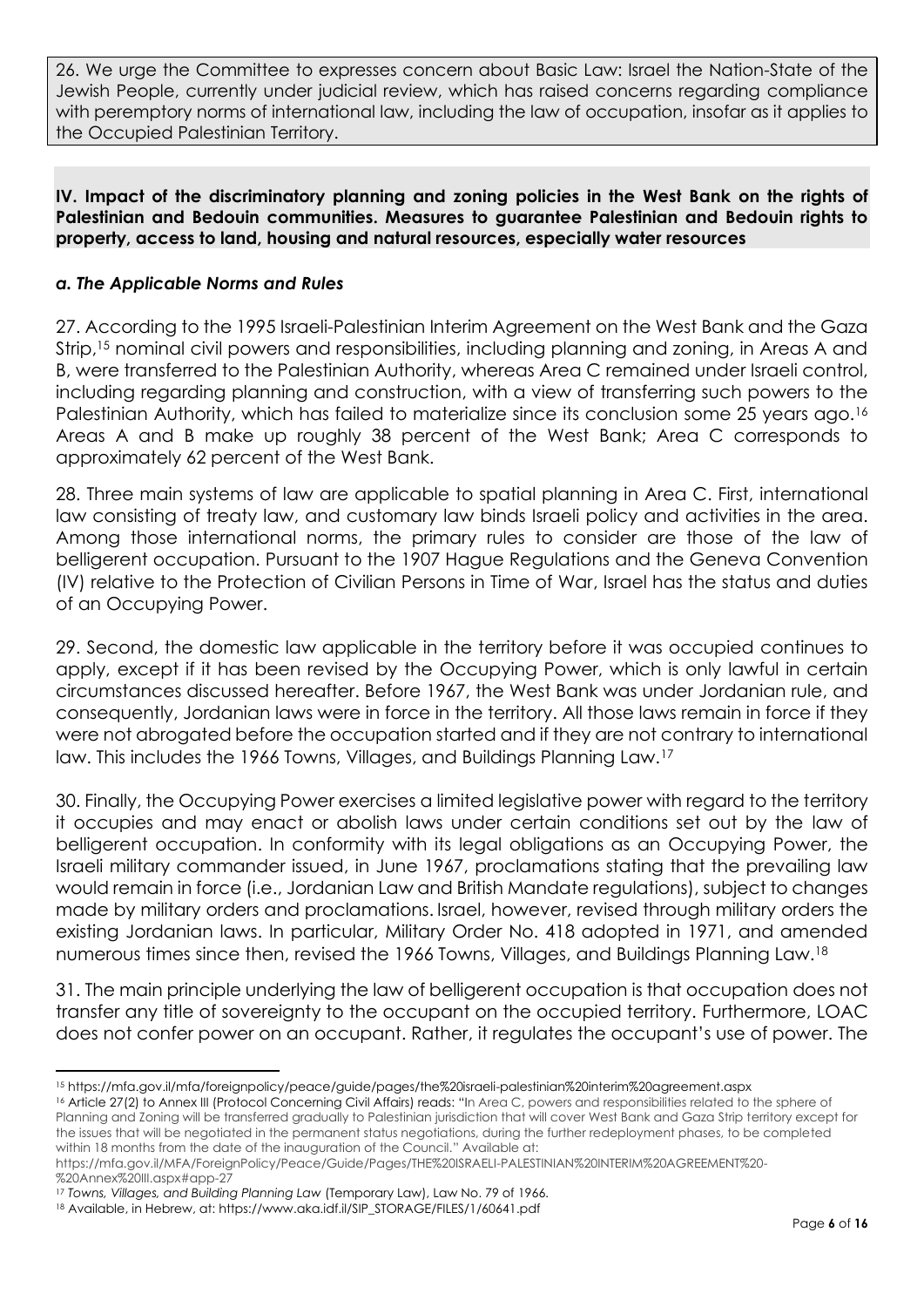occupant's powers arise from the actual control of the area. This principle is entrenched in Article 43 of the 1907 Hague Regulation<sup>19</sup> that imposes a duty on the occupant to respect, unless absolutely prevented, existing law, emphasizing the *de facto* nature of the occupant's authority.<sup>20</sup>

32. The obligation is twofold: an obligation to restore public order and to ensure that public order and civil life are guaranteed. It seems reasonable to contend that the second duty is particularly important as the occupation is prolonged over time and when the occupant is moving away from combat-like situations to issues related to the changing needs and the normal life of the civilian population.

33. When fulfilling its duty to restore and ensure public order and civil life, the occupant must respect its obligations under IHRL. This is particularly relevant because public order is restored and ensured through law enforcement operations that are governed by human rights norms. As recalled earlier, IHRL continues to apply in times of armed conflict, including in situations of occupation, save cases of derogation or suspension for derogable rights under certain conditions.

34. In restoring and ensuring public order and civil life, the occupant must respect the laws in force in the occupied territory at the beginning of the occupation. Consequently, Article 43 bars also an Occupying Power from extending its legislation over the occupied territory. While the first obligation called for the adoption of positive measures, this obligation is a negative one, prohibiting the occupant from suspending or repealing local legislation.

35. Article 43 also constitutes the legal parameter governing potential changes to institutions by the occupant. Considering the general principle set by Article 43 prohibiting changes to local legislation, this principle prevents the occupant from abolishing existing local administrative institutions because local institutions of the occupied country are established by and operate under the law. Institutions and the constitutional order are only one aspect of 'the laws in force in the country.'

36. First the amendments adopted by the Israeli authorities to the 1966 Jordanian Law through Military Order 418 and its successive revisions, especially pertaining to planning authorities in the local and district level did not meet in 1971, nor does it now after the various amendments to this order, the requirements set under the obligation to respect local laws. This is particularly true given the nature of spatial planning that inevitably involves long-term consequences, going beyond the duration of the occupation, while an Occupying Power may only introduce changes for the duration of the occupation.

37. It has been established<sup>21</sup> that beyond the unlawfulness of the changes made to the local legislation, the current planning and building regime leads to spatial planning that fails to meet the needs of the Palestinian inhabitants, which is contrary to the occupying power's obligations under international law.

<sup>19</sup> https://ihl-databases.icrc.org/applic/ihl/ihl.nsf/ART/195-200053?OpenDocument

<sup>20</sup> https://www.nrc.no/resources/legal-opinions/expert-opinion-on-the-occupiers-legislative-power-over-an-occupied-territory-under-ihlin-light-of-israels-on-going-occupation/

<sup>&</sup>lt;sup>21</sup> See, for example, the Report of the Special Rapporteur on adequate housing Mission to Israel and the Occupied Palestinian Territory of 2012: "Throughout her visit the Special Rapporteur witnessed a development model that systematically excludes, discriminates against and displaces minorities in Israel and which has been replicated in the occupied territory since 1967. In very different legal and geographical contexts, from Galilee and the Negev to the West Bank, she received multiple similar complaints from Palestinians, notably concerning a lack of or discriminatory planning, which seriously hampers the urban and rural development of these communities. As a consequence, a disproportionate number of members of such communities live and sometimes work in structures that are ―unauthorized or ―illegal and liable to eviction and demolition." Available at: https://documents-ddsny.un.org/doc/UNDOC/GEN/G12/190/00/PDF/G1219000.pdf?OpenElement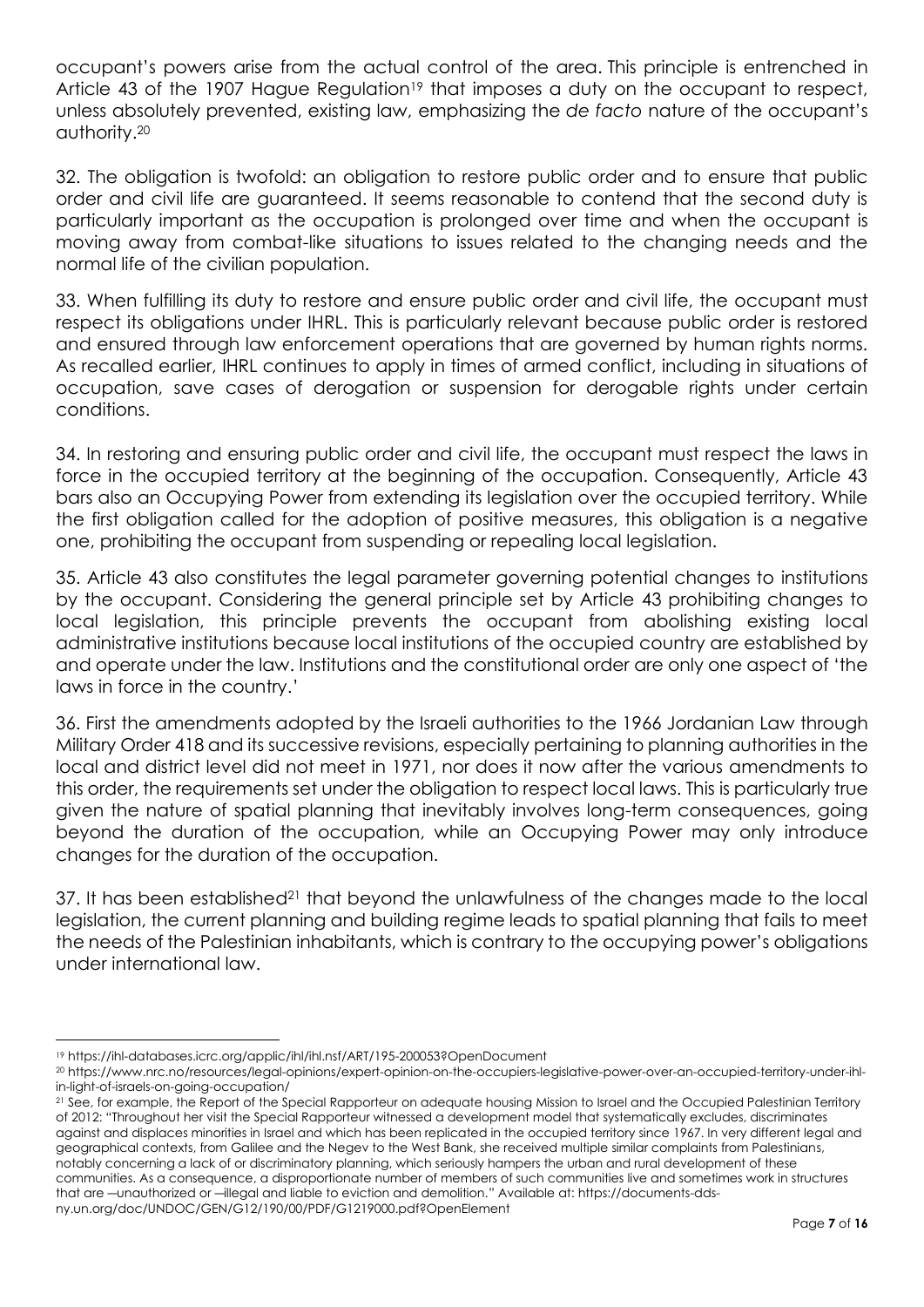## <span id="page-8-0"></span>*b. The Spatial Planning Regime*

38. Planning and all decisions on construction permit requests by Palestinians in Area C are made by the Israeli Civil Administration's Higher Planning Council, comprised exclusively of Israeli officials attached to the Military Commander of Occupied Territory (General of Command – Central Command). Modifications to Jordanian law introduced by Israel in 1971 eliminated Palestinian community participation in the planning of what has become Area C. Two types of plans can be applied to Palestinian villages in Area C: Special Partial Outline Plans prepared by the Israeli civil administration and the Regional Outline Plans from the British Mandate period. Special Partial Outline Plans cover less than 1 percent of Area C land; that land, in practice, is the only part of Area C where Palestinian construction is allowed, and much of the area is built up already. Mandatory Regional Outline Plans are applied to those villages without Israeli special plans. Approved by the British Mandate government of Palestine in the 1940s, such plans designate most of Area C as an agricultural zone, and are no longer adequate to deal with current Palestinian planning needs, including a contemnprary infrastructure of roads, water conduction and a power grid.

39. About 70 percent of Area C has been allocated for Israeli settlements, military zones, nature reserves, State land, and the Seam Zone around the Separation Wall, so possibilities for Palestinians to build are severely restricted. In practice, as Palestinian construction is only permitted in approximately 1 percent of Area C many residents are forced to build without a permit to meet their housing, livelihood and community needs, putting these persons at risk of destruction of property and forcible transfer. The absence of appropriate spatial plans has led to a particularly low rate of approval of building permits applied for by Palestinians residing in Area C. In 2014, 9 were approved out of 440 requested (2.04 % approval rate), in 2015, 7 approved out of 385 requested (1.81% approval rate), with similar rates for 2016-2018. By September 2019 the overall number of applications has gone down to 67 for the period January-September 2019, of which 7 were approved (1% approval rate).<sup>22</sup>

40. The obligation for Israel to transfer back the authority in planning and building to a formal representation of the protected persons as per the model of the local and district planning committees in accordance with the Jordanian Law stems from the fact that the changes made to this law were unlawful *per se* under the obligation to respect local laws under Article 43 of the 1907 Hague Regulations. Not only such changes were not justified under this provision but the nature of planning under occupation in general and the centralization of powers into the hands of the Higher Planning Council as a result of Order 418 render such changes unlawful. Finally, the current regime of planning and building and its related policies have significant humanitarian consequences on the Palestinian population, as discussed in detail below.

41. It is of paramount importance to stress that, on the other hand, Order 418 created a separate planning framework for the settlements. The order establishes that the commander of the area is permitted to appoint a Special Local Planning Committee (SLPC), with virtually all settlements now have SLPCs. In addition, the Israeli Civil Administration has established a separate sub-committee – the settlement sub-committee - responsible for planning in Israeli settlements, sitting as District Planning Committee.<sup>23</sup>

42. As stated earlier, the general principle of Article 43 prohibits changes to local legislation, including abolishing existing local administrative institutions because local institutions of the occupied country are established by and operate under the law. Consequently, this rule

<sup>22</sup> Judea and Samaria Central Planning Committee, retrieved from http://iplan.gov.il/Mechozi/yosh/Pages/yosh.aspx (available in Hebrew only).

<sup>23</sup> http://mavat.moin.gov.il/MavatPS/Forms/SV7.aspx?tid=720&did=7&fid=10&cid=700 (available in Hebrew only).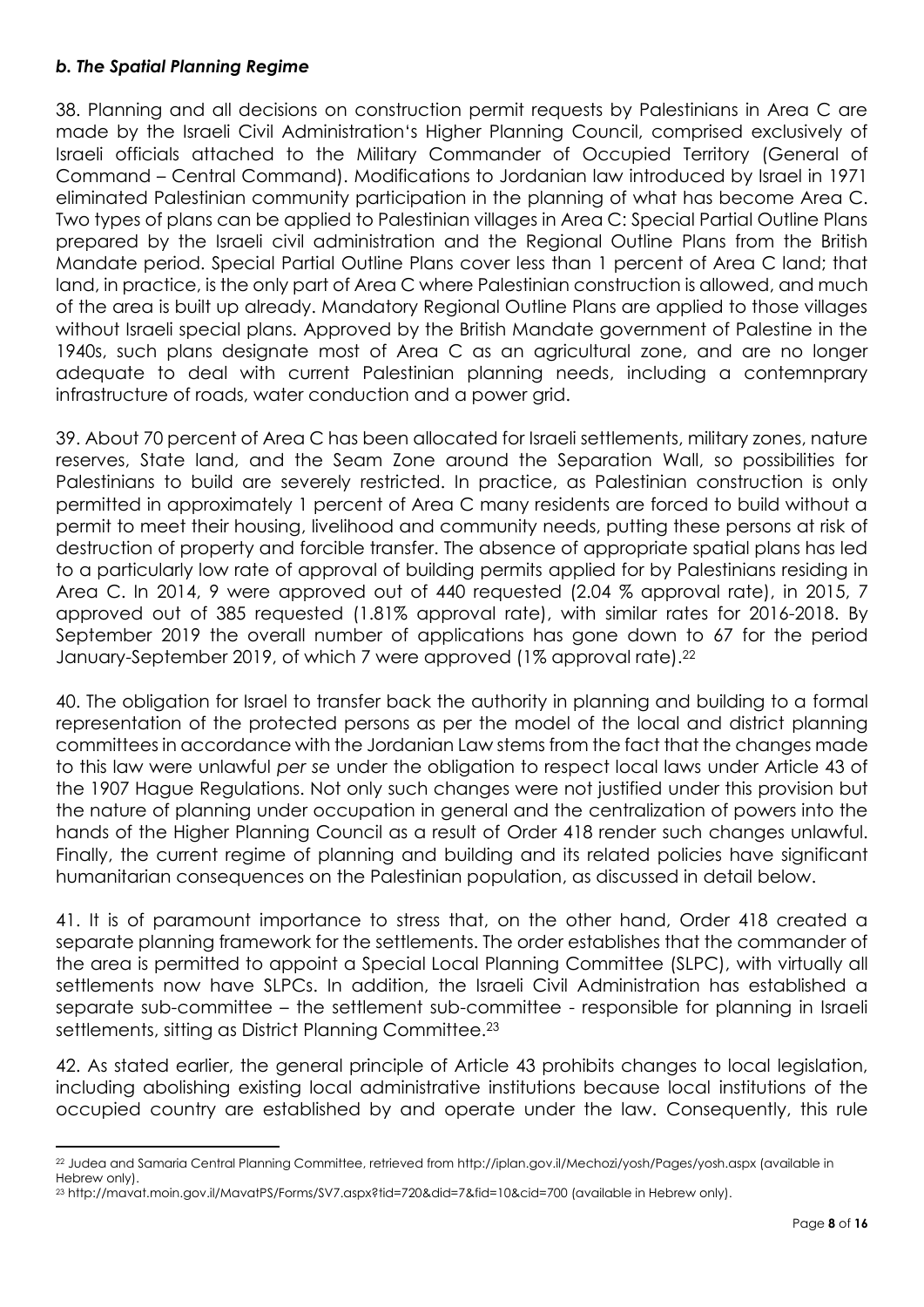prevents Israel from abolishing existing institutions under the Jordanian Law, except under certain circumstances. Although changes related to the composition of the planning institutions could have been allowed, these should only be limited to the provisions related to the representatives of the Jordanian Government. It is clear that the amendments go far beyond this aspect and significantly affect the planning and building system established by this law.

43. The full participation through representation of local representatives appears to be a prerequisite for the system to adequately address the needs of the local population. More so when considering the nature of planning and its long term impact on the social and economic development, as well as the type of relationships between the Occupying Power and the occupied people.

44. As underlined above, Order 418 created a separated regime for planning and building processes regarding settlers, where the latter are represented in the planning institutions and decision-making processes, in addition to benefiting from more favorable conditions to obtain permits. The fact that on the contrary, Palestinians do not enjoy the same regime may suggest that there is a discriminatory practice in this regard. This would constitute inadmissible discrimination, independently of the fact that Israeli settlements are unlawful as such. While IHL only addresses nondiscrimination between protected persons (settlers being of Israeli nationality, they do not fall under the category of protected persons), human rights law prohibits discrimination and applies to all persons under the jurisdiction of Israel, including residents of Area C, as stressed earlier.

# <span id="page-9-0"></span>*c. Destruction of Property, Forcible Transfer and Acquisition of Territory*

45. The possibility to construct housing and livelihood-related structures on their lands, access natural resources, including water, and establish community infrastructure including schools and medical clinics, is an essential aspect of family rights (article 27 of Geneva Convention IV) and private and municipal property the Occupying Power has to respect under Article 46 of the Hague Regulations. If, for whatever reason, the planning needs of the population in the part of the West Bank under its exclusive control cannot be satisfied by the present system, it must be changed, and such a change is possible while safeguarding the security interests of the occupying forces. It cannot possibly be claimed that the only way to protect this security interest and to maintain an orderly government in Area C is for Israel to take for all practical purposes alone all decisions in matters of planning and building.

46. As stated earlier, the powers of the occupant must be exercised in respecting the specific prohibitions set out under IHL. Pursuant to Article 53 of Geneva Convention IV, "[a]ny destruction by the Occupying Power of real or personal property belonging individually or collectively to private persons, or to the State, or to other public authorities, or to social or cooperative organizations, is prohibited, except where such destruction is rendered absolutely necessary by military operations". Among the categories of demolitions carried out by the Israeli authorities are structures, including residential, livelihood-related and water and sanitation facilities, that may be demolished because building permit was not secured prior to their construction. Such demolitions are labeled "administrative demolitions"120. As explained earlier, the current planning and building system is characterized by a very high rate of rejection of building permit applications by Palestinians, leading the latter to build without permit and exposing themselves to "stop work" orders and demolition orders. Destruction of structures built without a permit may be considered to violate Article 53 if the lack of permit is due to a system that is contrary to the legislative powers of the occupant.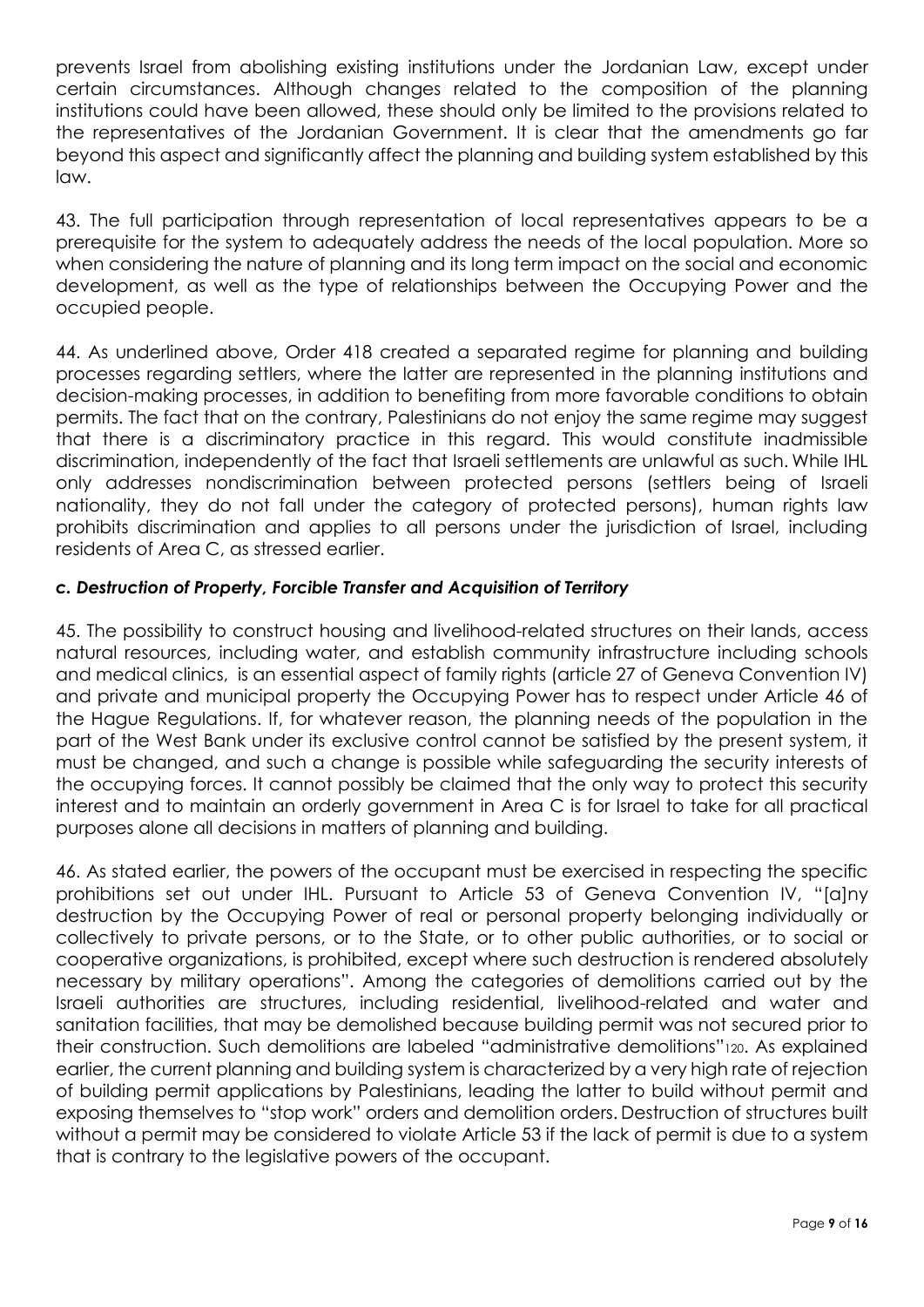47. The 2019 Humanitarian Needs Overview (HNO)<sup>24</sup> published by UNOCHA concurrently points at violations of international humanitarian and human rights law as severe threats against Palestinians, highlighting the coercive environment in the West Bank, particularly in Area C and East Jerusalem, where access to essential services including WASH, healthcare, education, energy, and housing is severely restricted, leading to forcible transfer.

48. Taken together, measures adopted by Israel amount to a policy designed to create a coercive environment, which would permanently change the demographic structure of oPt in favour of Israeli territorial interests; thus, amounting to the *de facto* annexation of significant parts of Palestinian territory, in violation of the principle of the provisional character of occupation.

49. During the period 1 January 2009 and 1 November 2019,<sup>25</sup> the Israeli Military Commander destroyed 6,279 residential, water and sanitation and livelihood-related structures owned or inhabited by Palestinians, adversely affecting 111,436 persons. Of the structures destroyed or seized during this period, 1,058 were provided as internationally funded humanitarian assistance, representing a 17% share of all structures destroyed. East Jerusalem has been particularly affected, with 1,240 destroyed structures over the last ten years (representing 20% of destroyed structures, with the remainder across Area C) affecting 8,611 persons. According to the *European Union Six-Month Report on Demolitions and Confiscations of EU funded Structures in the West Bank, including East Jerusalem*26, between 2009 and 2018, some 480 EU and EU Member States funded structures worth over 1.45 million Euro were destroyed or seized.

50. The continued policy of destruction of property, including those structures provided as humanitarian assistance, is aimed at discouraging both donor States from committing aid to Palestinians and humanitarian organizations from delivering that aid in an effective and timely manner. Against the accumulated and entrenched needs of Palestinians, there has been a steady decline in all forms of financial assistance to Palestinian people in past years,<sup>27</sup> and humanitarian organizations are compelled to invest significant resources to ensure the intended beneficiaries to retain the aid they are provided with. The intentional obstruction of humanitarian assistance has forced humanitarian organizations to conduct responses at decreased visibility and standards, and at times utilize protective diplomatic presence to facilitate the delivery of relief items.

51. The consequence of denying humanitarian assistance is a deterioration in the living conditions of the affected communities and households across Area C and East Jerusalem, making them prone to forcible transfer; and while the reasons given by the Israeli Military Commander for the obstruction of humanitarian assistance may be of a legalistic character, (for example the claim that such assistance constitutes interference in the administration of occupied territory) the denial of humanitarian assistance in most circumstances constitutes an abuse of rights, and a violation of international humanitarian law.

52. These practices and policies persist despite being in direct violation of international law which obliges the Occupying Power to provide for the wellbeing of the protected population as a primary duty and to, *inter alia*, agree to relief schemes on behalf of the occupied population and to facilitate them by all means at its disposal. Obstruction of aid continued unabated also following a June 2016 letter from the UN Coordinator for Humanitarian Aid and Development Activities for the occupied Palestinian territory to the Israeli Coordinator of Government Activities in the Territories (COGAT), asserting that the *"inability of humanitarian agencies to deliver relief items to the affected households, creates a coercive environment that potentially pressures them to leave their current sites against their will. If that scenario materializes, the United Nations is concerned that it may amount to forcible transfers, which are considered a grave breach of international humanitarian* 

<sup>24</sup> https://www.ochaopt.org/hrp-2019

<sup>25</sup> https://www.ochaopt.org/data/demolition

<sup>26</sup> https://eeas.europa.eu/sites/eeas/files/six-

months\_report\_on\_demolitions\_of\_eu\_funded\_structures\_in\_the\_west\_bank\_including\_east\_jerusalem\_july-december\_2018.pdf

<sup>27</sup> See Financial Tracking Service (FTS) oPt at https://fts.unocha.org/appeals/529/summary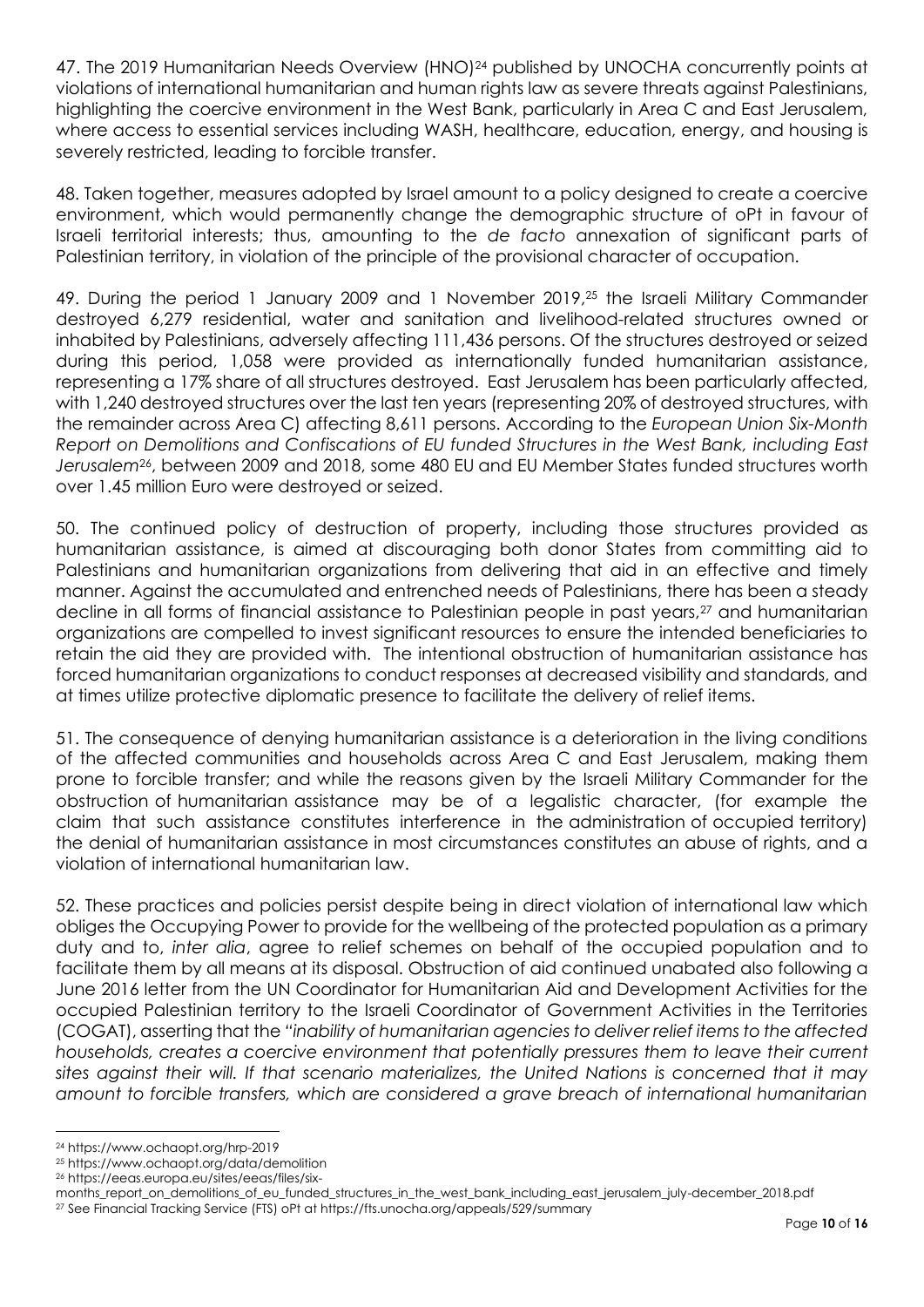*law."* The letter adds that Israel, as the Occupying Power, is "required to facilitate and protect the rapid, unimpeded and impartial delivery of relief to civilians in need, and to assist personnel to the fullest extent practicable in carrying out their relief mission; relief items should not be requisitioned, confiscated, expropriated or interfered with in any other way."

53. A similar letter co-signed by the ambassadors of Spain, Italy, Switzerland, Belgium, Sweden, Germany, Ireland, and Norway was sent to COGAT in July 2016, stating serious concern that "humanitarian assistance which is delivered under humanitarian principles be confiscated." The ambassadors demanded both the release of seized aid and assurances that "measures be taken to in order to prevent the recurrence of similar incidents in the future." Israel, however, did not heed to the plea, and in October 2017, eight EU Member States (Belgium, France, Spain, Sweden, Luxembourg, Italy, Ireland, and Denmark) wrote in official protest to Israel, demanding compensation for seized and destroyed structures. In the letter, the eight MSs stressed that if Israel does not unconditionally return the equipment it seized, they would demand compensation.

54. As outlined above, the creation of a coercive environment - characterized by unlawful planning practices, wanton and extensive destruction of property and obstruction of humanitarian relief can result in mass or individual forcible transfers. Israel, through a variety of mechanisms, creates such a coercive environment for many Palestinian communities, rendering their choice to relocate from affected areas devoid of genuine consent. Such mechanisms, employed by Israel, create "push factors" which encourage non-consensual displacement and include, *inter alia*: revocation of residency rights; the adoption of an unlawful alteration to the laws already in place in establishing a discriminatory zoning and planning régime; land confiscation and denial or restriction of use; destruction and seizure of property; restrictions on movement and access; denial of access to essential services (including by obstructing humanitarian agencies from providing those essential services in lieu of the Occupying Power); impediments to family unification; and impunity for settler violence and excessive use of force by security forces.

55. It should also be noted that such policies and practices should be seen in view of repeated public statements by Israeli officials, primary and secondary legislation and legislative initiatives designed to promote the annexation of territory, strictly prohibited in modern international law. That prohibition has acquired the status of a *jus cogens* norm in international law, accepted as a fundamental principle of law by the international community, for which no exception or derogation is permitted. The Special Rapporteur on the Situation of human rights in oPt devoted his 2018 report<sup>28</sup> to explore the trends of the de jure annexation of East Jerusalem by Israel and its de facto annexation of the West Bank, their incompatibility with international legal norms and their foreclosing of the right to self-determination by the Palestinian people.

56. In the report, the Rapporteur proposes that the following factors should be employed to assess whether a State engaging in de facto annexation has crossed the tipping point in illegal annexation: (a) Effective control. The State is in effective control of territory that it forcibly acquired from another State; (b) Exercises of sovereignty. The State has taken active measures that are consistent with permanency and a sovereign claim over parts or all of the territory or through prohibited changes to local legislation, including the application of its domestic laws to the territory, demographic transformation and/or population transfer, the prolonged duration of the occupation and/or the granting of citizenship; (c) Expressions of intent. This would include statements by leading political leaders and State institutions indicating, or advocating for, the permanent annexation of parts or all of the occupied territory; (d) International law and direction. The State has refused to accept the application of international law, including the laws of occupation, to the territory and is failing to comply with the direction of the international community with respect to the present and future status of the territory.

<sup>28</sup> https://undocs.org/A/73/447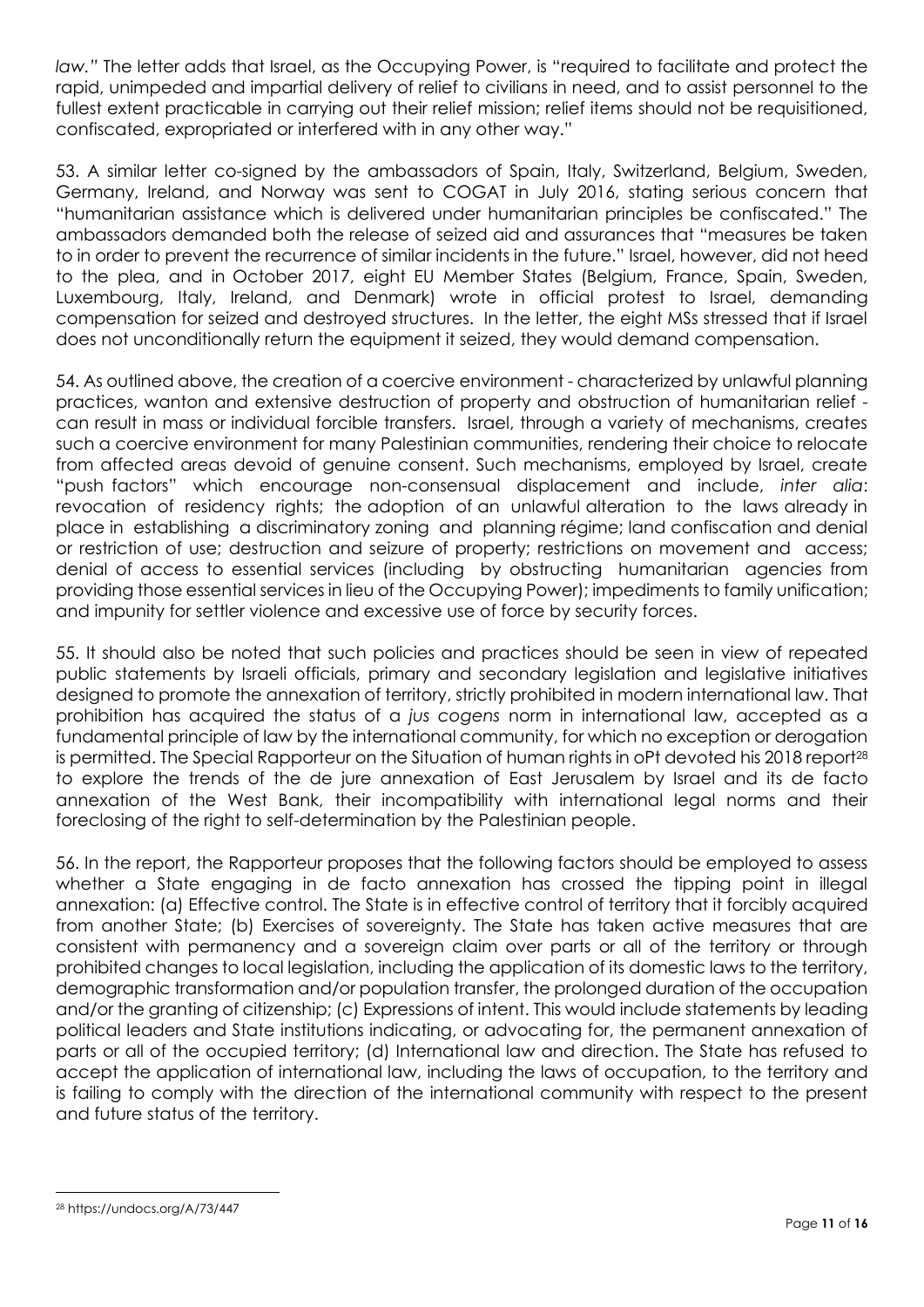57. The Rapporteur concludes that the Israeli Civil Administration has imposed a highly restrictive planning regime that makes permit application approval for Palestinian residential and commercial construction virtually impossible, while Israeli settlers enjoy the same full range of legal rights and economic freedoms as Israelis living in Israel, Palestinians in Area C lack essential community infrastructure and are faced with a strangled economy, ubiquitous military checkpoints, limited access to their natural resources and a steady rejection of almost all of their submitted spatial plans and building permits. That, he asserts, is part and parcel of the "probative evidence that Israel has effectively annexed a significant part of the West Bank and is treating that territory as its own." While Israel has not yet declared formal sovereignty over any parts of the West Bank, the Special Rapporteur submits that the "strict prohibition against annexation under international law applies not only to a formal declaration, but also to those acts of territorial appropriation by Israel that have been a cumulative part of its efforts to stake a future claim of formal sovereignty over the occupied Palestinian territory."

#### 58.

**(a)** We call on the Committee to reiterate obligations and absolute prohibitions around settlement establishment and expansion, destruction of property, obstruction of humanitarian assistance, and forcible transfer. This should include demanding all plans to construct settlements in the West Bank including East Jerusalem, and forcibly transfer its Palestinian inhabitants are rescinded forthwith, and intentions to formalize the acquisition of occupied territory are abandoned;

**(b)** We urge the Committee to impress upon Israel that it must comply with all relevant resolutions of the Security Council and the General Assembly with respect to East Jerusalem and the West Bank and relinquish any claim of sovereignty over the territory;

**(c)** We further suggest the Committee concludes in favor of Palestinian efforts to assume spatial planning powers and responsibilities in Area C of the West Bank, and remind Israel of its longstanding commitment to transfer powers and responsibilities in the sphere of planning and zoning (including initiating, preparing, amending and abrogating planning schemes, issuing building permits and supervising and monitoring building activities) to Palestinian jurisdiction;

**(d)** We implore the Committee to reiterate the imperative nature of humanitarian assistance schemes in oPt, and assert that those are carried out in full compliance with international Humanitarian Law and humanitarian principles, including the right of Palestinians to receive such assistance unhindered, and the right of Third States and impartial humanitarian organizations to provide assistance in a timely, unimpeded and effective manner, free from undue obstruction, and impress upon Israel the duty to facilitate effective aid schemes and halt the destruction, and seizure of international assistance;

<span id="page-12-0"></span>**(e)** The Committee should remind Israel that where it is unwilling or unable to plan or provide for the protected population, it has the obligation to facilitate impartial aid provided by international donors and humanitarian organizations. The Committee should additionally remind Israel that unlawful, capacious or arbitrary delay or denial of humanitarian assistance would be viewed as wrongful obstruction of humanitarian assistance.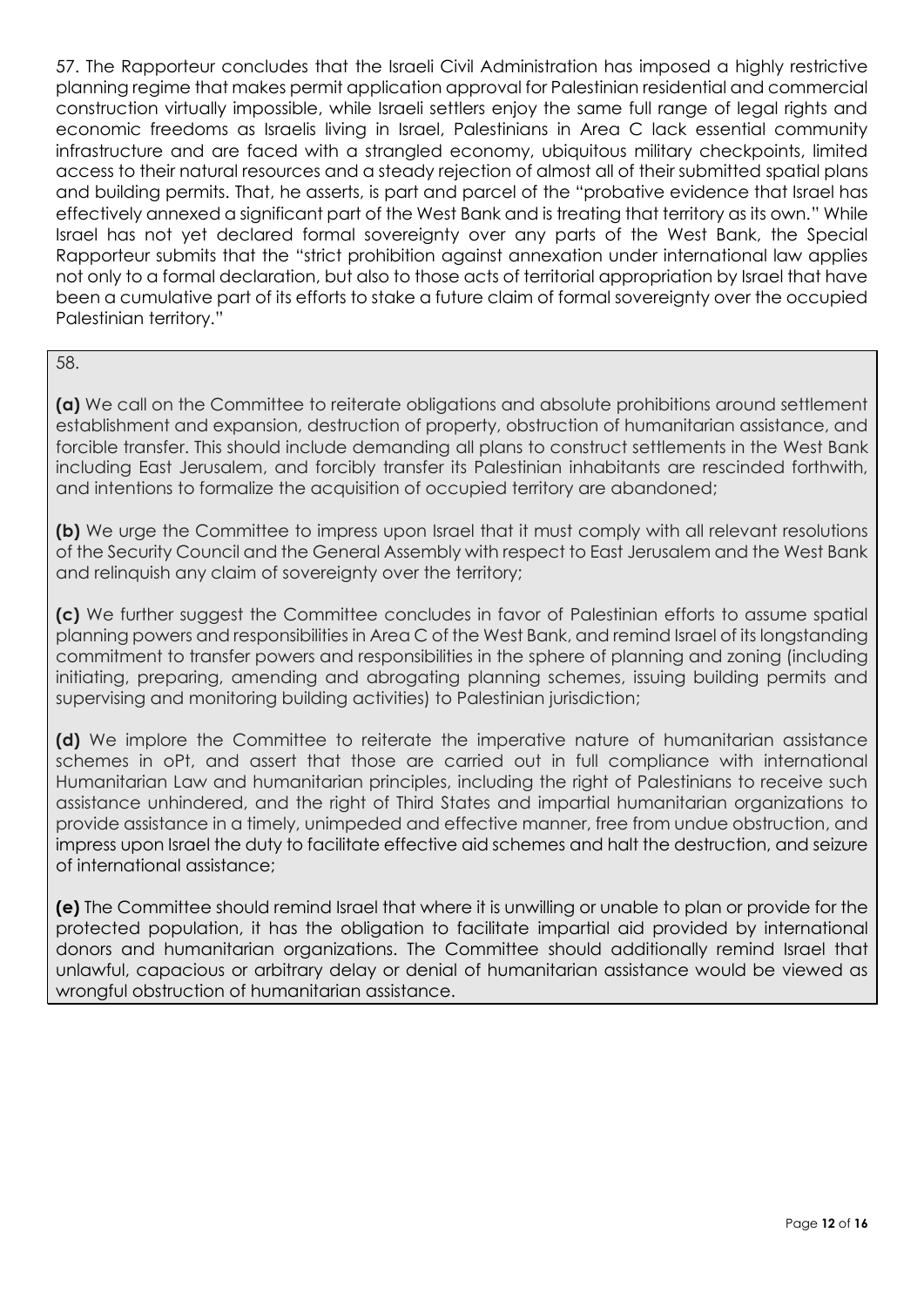#### **V. Impact of the long-standing blockade of the Gaza strip imposed by the State party on Palestinians' freedom of movement and access to basic and life-saving services, as well as on civilian reconstruction efforts**

#### <span id="page-13-0"></span>*a. The Applicable Norms and Rules*

59. Israel, through proclamation of government and the subsequent ruling of the High Court of Justice29, holds that due to the withdrawal from the Gaza Strip in 2005, it had lost effective control of the Strip, and is no longer the Occupying Power, and consequently no longer bound by the duty to provide for the welfare of the population. However, the withdrawal was not as complete as it should have been in order to terminate Israel's duties as an Occupying Power. Israel continues to control the border crossings (including to a significant degree the Rafah crossing to Egypt, under the terms of the Agreement on Movement and Access<sup>30</sup>). It also controls the territorial sea adjacent to the Gaza Strip and has declared a maritime blockade and limits to the fishing zone, thereby restricting economic activity in that area. It also keeps complete control of the airspace of the Gaza Strip through continuous surveillance. Israel regulates the local monetary market based on the Israeli currency and controls taxes and customs duties, effectively steering the economy of the Strip.

60. Furthermore, it makes military incursions into and from time to time launches attacks against targets within the Gaza Strip. Access Restricted Areas (ARAs) are declared within the Gaza Strip near the 1949 Armistice-Line and enforced by Israeli armed forces, on numerous occasions through resorting to the use of lethal force. The extent of Israeli control exercised over Gaza is at a minimum equivalent to a *de facto* control, which according to Article 42 of the Hague Regulations, is constitutive for an occupation. 31

61. Irrespective of Israeli argumentation, the law of belligerent occupation, as it is formulated in the Fourth Geneva Convention and reflected in customary law, contains safeguards against an Occupying Power trying to evade its duties by changing the status of the territory. The case regulated in Article 47<sup>32</sup> is the contrary of what happened to the Gaza Strip, namely annexation, but the purpose of Article 47 is not limited to the changes mentioned explicitly as not depriving the population of the protections provided by the law of occupation. Consequently, a withdrawal which does not give back to the ousted sovereign its complete powers of government which would enable the authorities of the territory to provide themselves for the welfare of the population is subject to that broad purpose defining invalid (in the sense of not affecting the protection of the population) status changes. Thus, the change in status – which Israel may have tried to achieve by its withdrawal – could not deprive the population of the benefits of the law of occupation.

62. When Israel unilaterally evacuated troops and settlements from the Gaza Strip, it did not leave in place a local governing body to which full authority has been transferred. In any case, the International Court of Justice, in its Advisory Opinion on the Legal Consequences of the Construction of a Wall in the Occupied Palestinian Territory, regards the transfer of powers and responsibilities by Israel under various agreements with the Palestine Liberation Organization (PLO) as having "done nothing" to alter the character of Israel as an Occupying Power.

63. According to numerous experts<sup>33</sup>, the fact that Israel styled itself as no longer being the Occupying Power in the Gaza Strip should not result in the inapplicability of occupation law in that territory since the situation on the ground proved that the area was still under effective Israeli

<sup>29</sup> http://elyon1.court.gov.il/Files\_ENG/07/320/091/n25/07091320.n25.pdf

<sup>30</sup>http://www.mfa.gov.il/mfa/foreignpolicy/peace/mfadocuments/pages/agreed%20documents%20on%20movement%20and%20acc ess%20from%20and%20to%20gaza%2015-nov-2005.aspx

<sup>31</sup> https://www.icrc.org/eng/assets/files/publications/icrc-002-4094.pdf

<sup>32 &</sup>quot;Protected persons who are in occupied territory shall not be deprived, in any case or in any manner whatsoever, of the benefits of the present Convention by any change introduced, as the result of the occupation of a territory, into the institutions or government of the said territory, nor by any agreement concluded between the authorities of the occupied territories and the Occupying Power, nor by any annexation by the latter of the whole or part of the occupied territory."

<sup>33</sup> https://www.icrc.org/eng/assets/files/publications/icrc-002-4094.pdf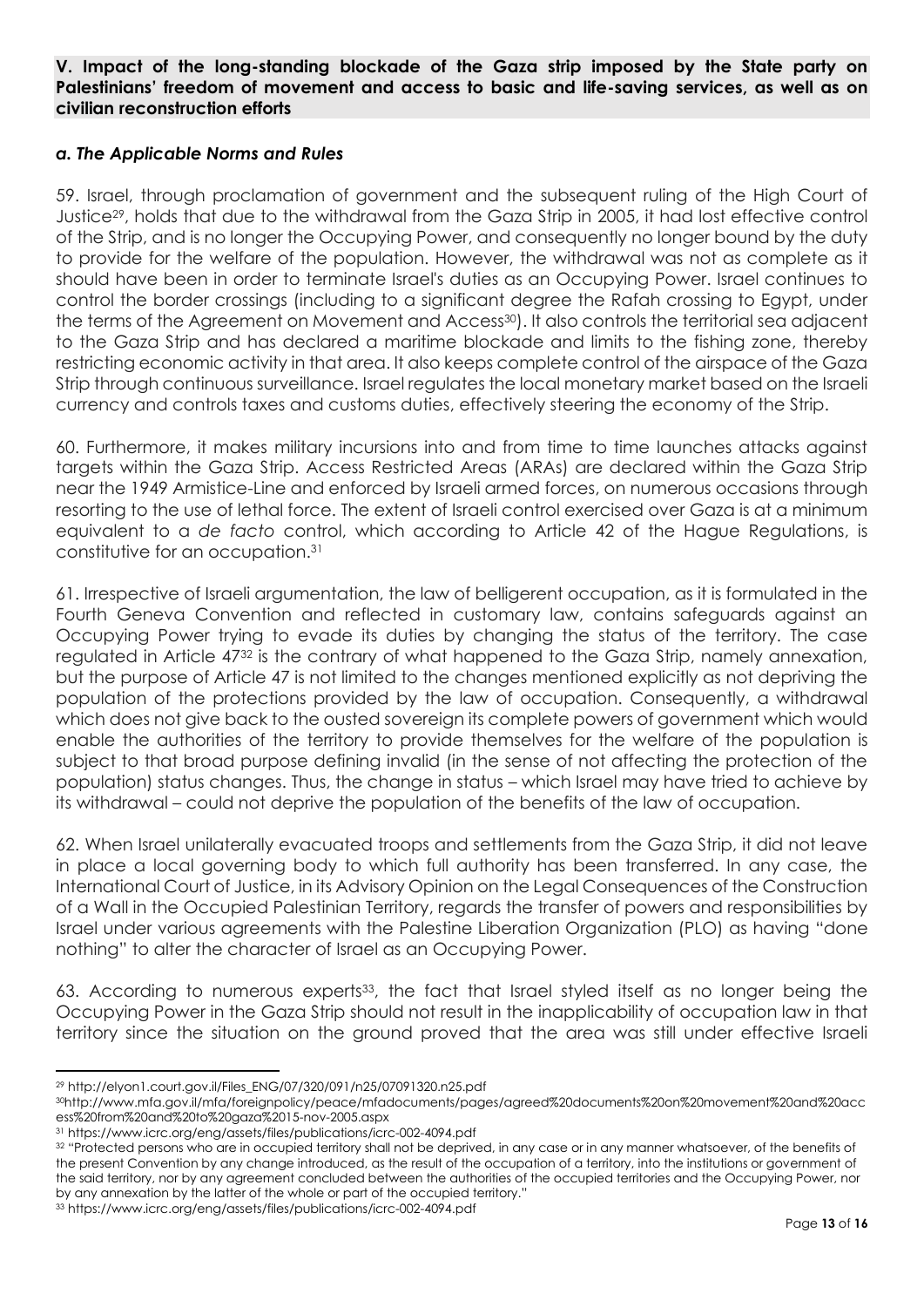control. Taking into account the reluctance of States to admit that they occupy or continue to occupy foreign territory, the experts thought that such declarations could represent only a rebuttable presumption that occupation law would not apply anymore and should, in any case, be substantiated by drastic changes in the prevailing situation.

64. While there are certain obligations that Israel as the Occupying Power cannot practically be expected to undertake following its partial withdrawal, such as that of ensuring law and order and the functioning of the education system in Gaza. However, this should in no way be interpreted as undermining the occupied classification of the Gaza Strip. Accordingly, Israel, as the Occupying Power, holds primary responsibility under IHL to provide for the welfare of the occupied population of Gaza. The use of security justification to deny essential materials to the occupied population, the severance of Gaza from the remainder of occupied Palestinian territory and the exuberant limitation on the movement of persons in and out the Gaza Strip is not consonant with IHL obligations. Furthermore, Israel's Supreme Court in *Jaber al Bassouini Ahmed et al V Prime Minister and Minister of Defense*<sup>34</sup> confirmed that Israel is obliged to supply fuel and electricity to the Gaza Strip. Only an occupier bears the responsibility of supplying commodities such as fuel and electricity.

65. As demonstrated by the ruling, Israel has a duty to ensure the welfare of the occupied population, to the extent possible. This duty may not extend to the daily maintenance of law and order, but it certainly extends to other overarching aspects of civil welfare, particularly those that are under Israel's direct or effective control, such as supply of electricity, water, sewage and sanitation infrastructure, as well as the general economic and social development needs of the Gaza Strip.<sup>35</sup> Furthermore, Israel must not resort to any measure that undermines guarantees set out by both IHL and IHRL in Gaza, such as the right to medical treatment, access to primary education, and movement between the West Bank and Gaza. Israel, as the Occupying Power, must also respect the obligation to agree and facilitate the delivery of humanitarian assistance.

66. With regard to the human rights obligations of Israel in the occupied Palestinian territory, Israel is bound by those human rights treaties that it ratified. The ICJ concluded that the International Covenant on Civil and Political Rights, the International Covenant on Economic, Social and Cultural Rights and the Convention on the Rights of the Child are applicable.<sup>36</sup> The ICJ also noted that Israel's obligations under ICESCR include "an obligation not to raise any obstacle to the exercise of such rights in those fields where competence has been transferred to Palestinian authorities". <sup>37</sup>

67. Israel had suggested on numerous occasions – including in submission to treaty bodies and in the Universal Periodic Review conducted by the Human Rights Council – that its human rights obligations do not extend extraterritorially to occupied Palestinian territory. However, the unwavering position of United Nations human rights treaty bodies corresponds to that of the ICJ, namely that as a State-party to international human rights instruments, Israel continues to bear responsibility for implementing its human rights treaty obligations in the occupied Palestinian territory, to the extent that it continues to exercise jurisdiction in that territory, including the Gaza Strip.<sup>38</sup>

<sup>34 &</sup>quot;not only are the respondents allowing the transfer essential goods to the civilian population in the Gaza Strip, but they also regard this as a humanitarian obligation for which they are liable pursuant to international law […]." http://elyon1.court.gov.il/Files\_ENG/07/320/091/n25/07091320.n25.pdf

<sup>35</sup> See: https://www.diakonia.se/globalassets/blocks-ihl-site/ihl-file-list/ihl--expert-opionions/cutting-off-electricity-and-water-supply-forthe-gaza-strip-limites-under-international-law.-dr.-iur.-prof-michael-bothe.pdf

<sup>36</sup> Legal Consequences of the Construction of a Wall in the Occupied Palestinian territory, Advisory Opinion, 9 July 2004, I.C.J. Reports 2004, paras. 111-113.

<sup>37</sup> *Ibid.* 

<sup>38</sup> CCPR/C/ISR/CO/4. See also CCPR/C/ISR/CO/3: "The Committee therefore reiterates and underscores that, contrary to the State party's position, in the current circumstances, the provisions of the Covenant apply to the benefit of the population of the occupied territories, including in the Gaza Strip, with regard to all conduct by the State party's authorities or agents in those territories affecting the enjoyment of rights enshrined in the Covenant."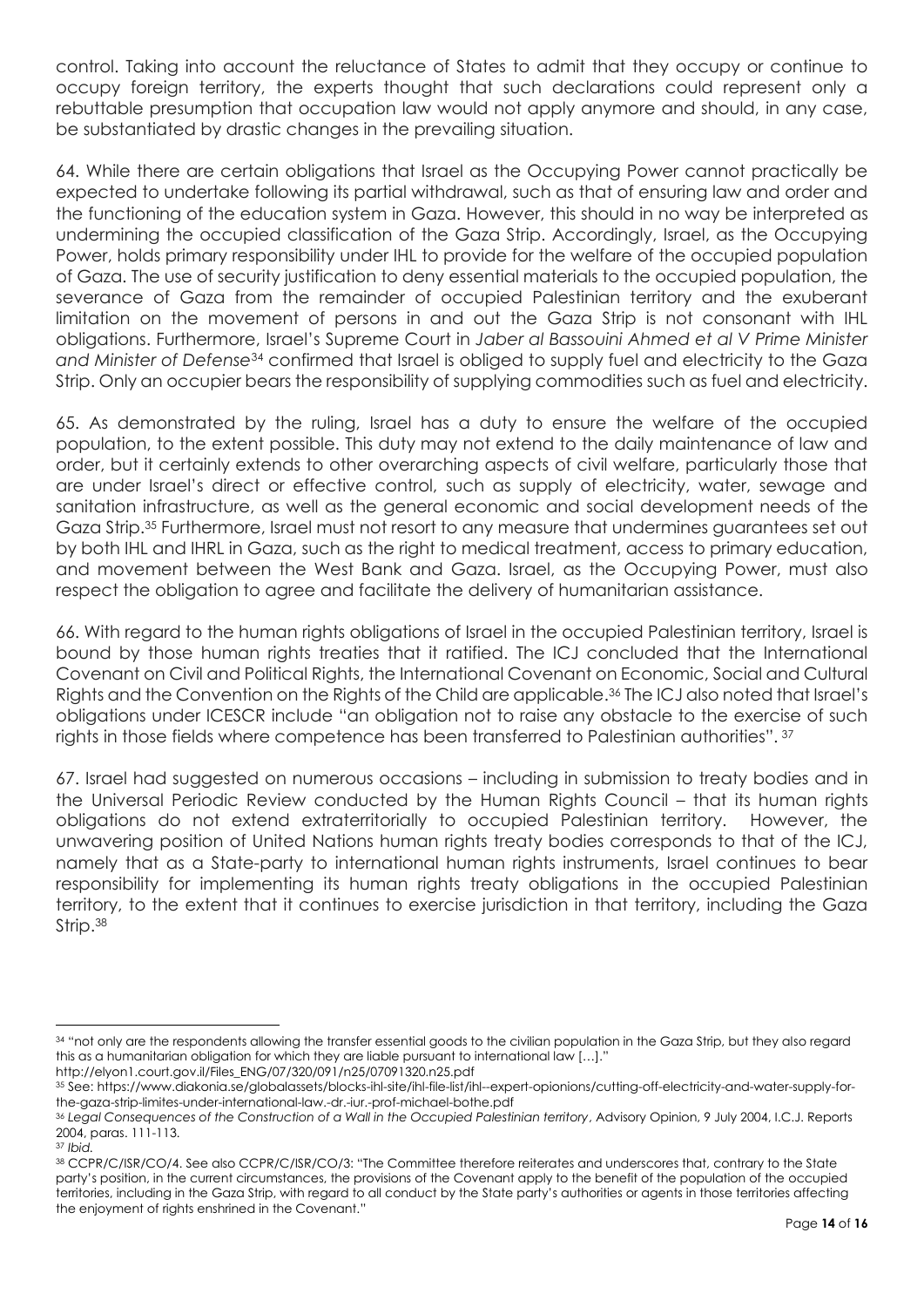68. In relation to Gaza, the Occupying Power must allow the free passage and guarantee the protection of all relief supplies, given it is reasonably satisfied that these consignments are to be used for the relief of the needy population. Furthermore, it may not divert these supplies from their intended destination or recipient, nor may it confiscate them or make of any other use outside that for which they were intended. It is authorized to impose certain, limited restrictions on humanitarian assistance actors, their activities and the supplies they intend to distribute in the territory it controls. As a general rule, any restrictions or control measures must be temporary, exceptional, and based on valid grounds, not arbitrary, capricious, or unlawful denial. These may include urgent and imperative security needs and the need to serve the interests of the local population.

## <span id="page-15-0"></span>*b. The Siege of Gaza*

69. The maritime blockade of Gaza was the subject of intense legal scrutiny by a UN independent panel, Israel and Turkey<sup>39</sup>, among others (following the interception of a flotilla headed to Gaza), while the closure on land, and the severance of Gaza from the West Bank, including East Jerusalem, has to date been the subject of lesser legal discussion. The restrictions imposed by Israel on goods entering Gaza by land, and the maritime blockade over the waters off Gaza could been seen to constitute a single "siege", continuously in force at least since 2007, despite the changing descriptions given to it by Israel.

70. The siege was intended as a form of economic and political warfare and is not restricted to items that could be utilized in active hostilities directed at Israel, but also includes ordinary consumer goods with no military application40. As such, it has a disproportionate and punitive impact on the civilian population and has aggravated the humanitarian crisis in Gaza. It amounts to the collective punishment of civilians in Gaza, in breach of Article 33 of the Fourth Geneva Convention41, as noted on numerous occasions by the High Commissioner for Human Rights, the Human Rights Council, and the ICRC<sup>42</sup>.

71. Israel on its part argues that there is no evidence that suggests the maritime blockade and the accompanying land closure are contrary to international law. Moreover, Israel had repeatedly argued in relation to the land closure that the right of the nationals of one State to cross the borders into another State with which they are at war is not unlimited. A State may, Israel argues, restrict the freedom of movement of persons beyond its borders in order to protect national security and public order. This has been the argument most recently presented in relation to the use of lethal force to suppress a march on the outskirts of Gaza.

72. However, it could be argued that Israel is the Occupying Power in Gaza, and cannot blockade the borders of territory it occupies and must ensure contiguity and freedom of movement within and outside occupied territory, to the maximum extent possible. This obligation stems from the 'conservationist principle of IHL, found in Article 43 of the Hague Regulations and Article 64 of the Fourth Geneva Convention. The Occupying Power is not entitled to bring about changes in the status and intrinsic characteristics of the occupied territory.

73. In the Declaration of Principles<sup>43</sup>, Israel accepted the principle of Gaza and the West Bank as a single territorial unit. The practical significance of this principle was embodied in arrangements regarding safe passage between Gaza and the West Bank within the framework of the Interim

<sup>39</sup> http://www.un.org/News/dh/infocus/middle\_east/Gaza\_Flotilla\_Panel\_Report.pdf

<sup>40</sup>http://www.cogat.mod.gov.il/en/services/Documents/List%20of%20Dual%20Use%20Items%20Requiring%20a%20Transfer%20License.pd f

<sup>41</sup> "No protected person may be punished for an offence he or she has not personally committed. Collective penalties and likewise all measures of intimidation or of terrorism are prohibited. Pillage is prohibited. Reprisals against protected persons and their property are prohibited."

<sup>42</sup> See for example: Report of the United Nations Fact finding Committee on the Gaza Conflict, (2009) UN Doc, A/HRC/12/48; United Nations Security Council (UNSC) Res 1860 (8 January 2009) S/RES/1860; Human Rights Council Resolution S-9/1 (12 January 2009) A/HRC/S-9/L.1.

<sup>43</sup> http://www.mfa.gov.il/mfa/foreignpolicy/peace/guide/pages/declaration%20of%20principles.aspx